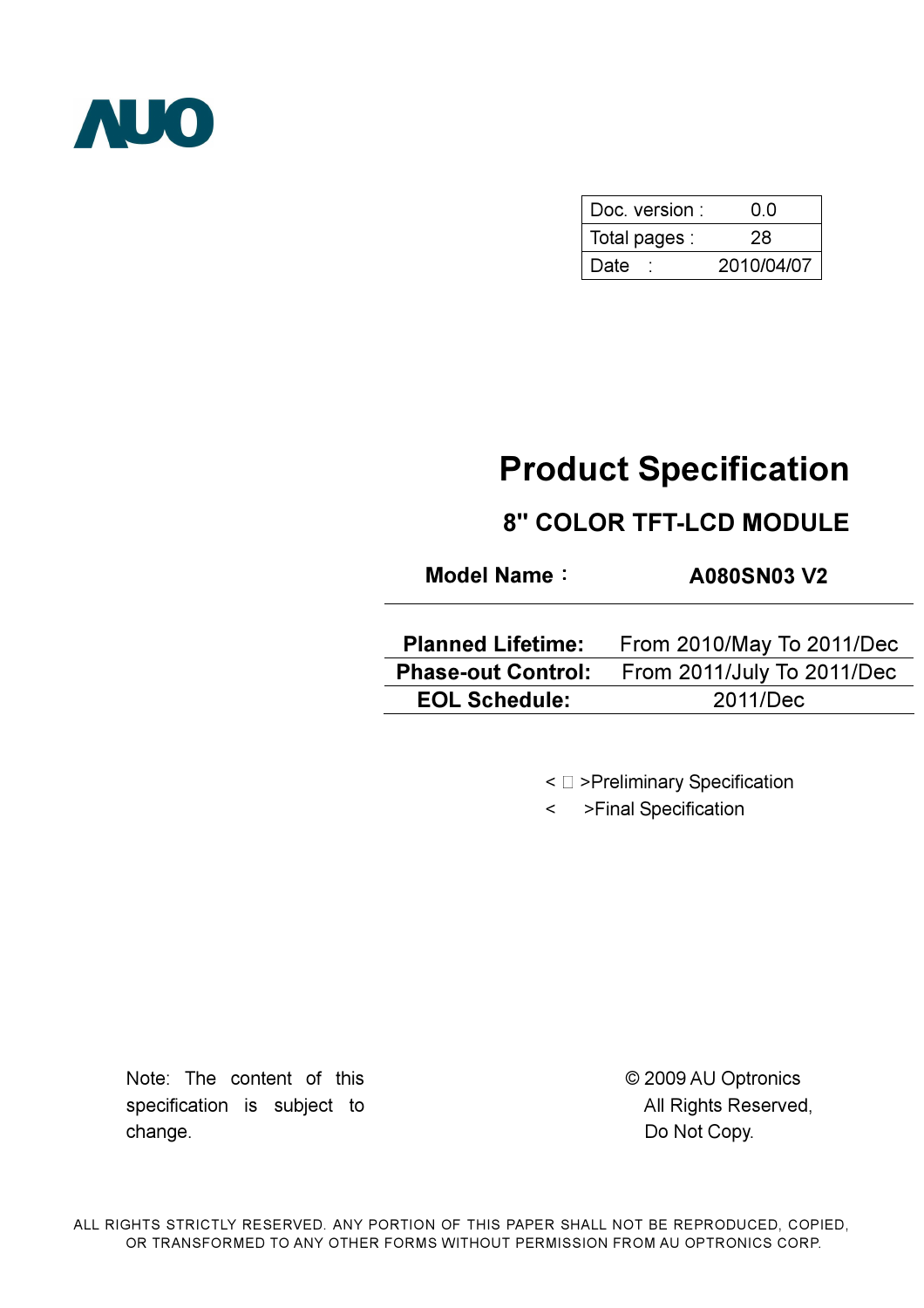

Version: 0.0

Page: 1/28

#### Record of Revision

|         | Version   Revise Date | Page | <b>Content</b> |
|---------|-----------------------|------|----------------|
| $0.0\,$ | 2010/04/07            | All  | First Draft.   |
|         |                       |      |                |
|         |                       |      |                |
|         |                       |      |                |
|         |                       |      |                |
|         |                       |      |                |
|         |                       |      |                |
|         |                       |      |                |
|         |                       |      |                |
|         |                       |      |                |
|         |                       |      |                |
|         |                       |      |                |
|         |                       |      |                |
|         |                       |      |                |
|         |                       |      |                |
|         |                       |      |                |
|         |                       |      |                |
|         |                       |      |                |
|         |                       |      |                |
|         |                       |      |                |
|         |                       |      |                |
|         |                       |      |                |
|         |                       |      |                |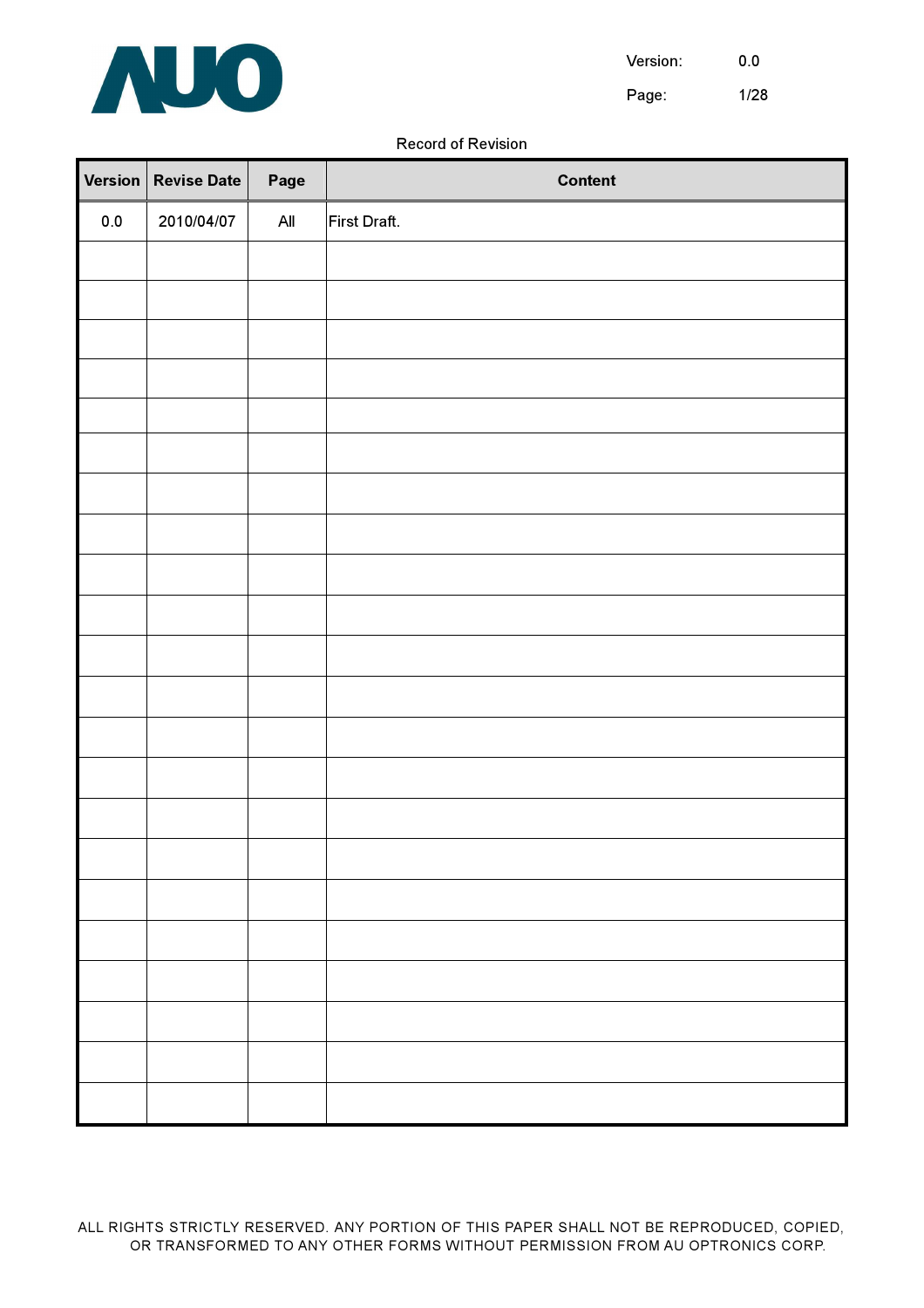

Page:  $2/28$ 

# **Contents**

| А.             |  |
|----------------|--|
| В.             |  |
|                |  |
| $\mathbf{C}$ . |  |
|                |  |
|                |  |
|                |  |
|                |  |
|                |  |
|                |  |
|                |  |
| D.             |  |
| Е.             |  |
| Е.             |  |
|                |  |
|                |  |
|                |  |
| G.             |  |
|                |  |
|                |  |
| Н.             |  |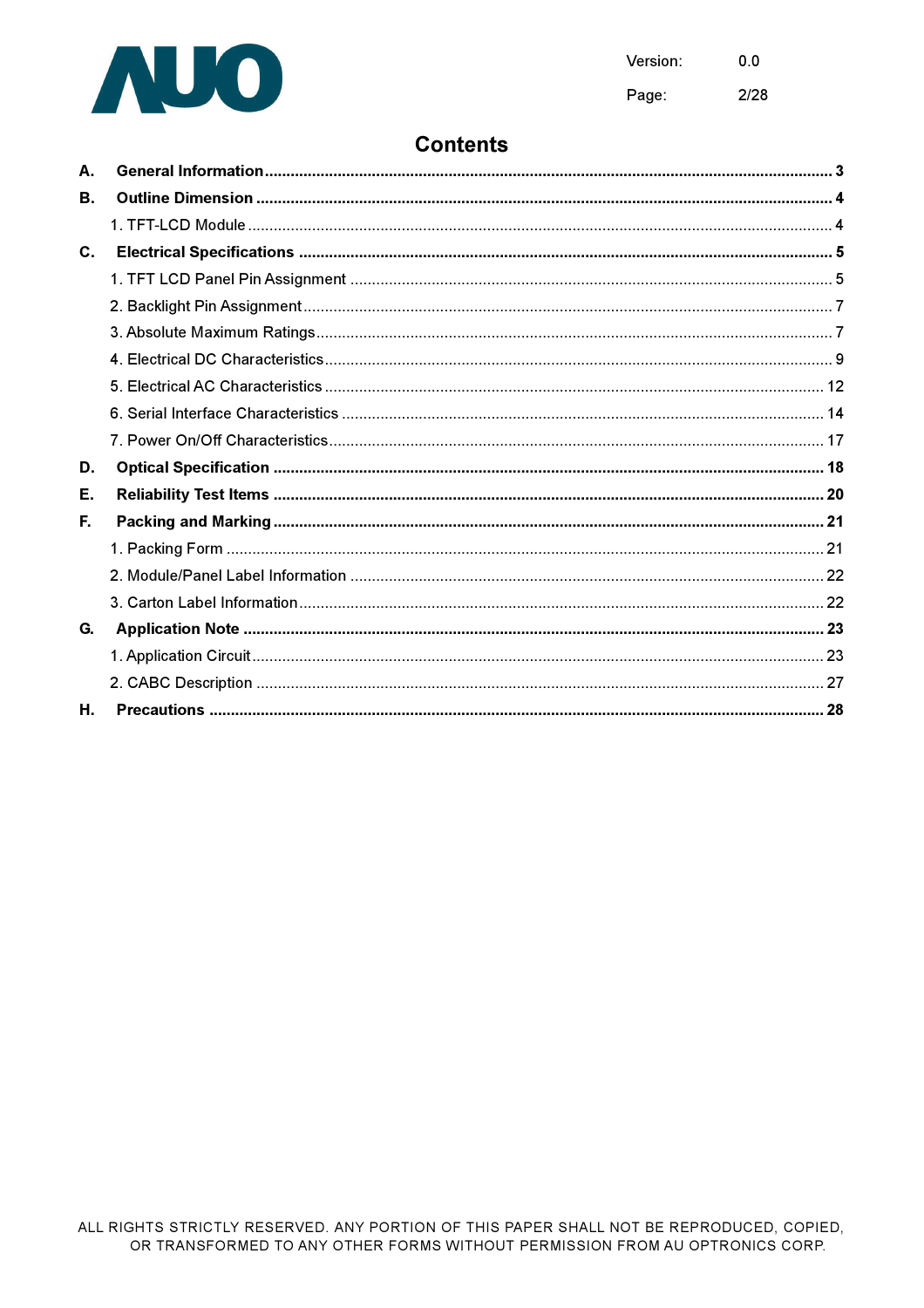

# A. General Information

This product is for portable DVD and digital photo frame application.

| NO.            | Item                               | <b>Unit</b> | <b>Specification</b>       | <b>Remark</b> |
|----------------|------------------------------------|-------------|----------------------------|---------------|
| 1              | <b>Screen Size</b>                 | inch        | 8(Diagonal)                |               |
| 2              | <b>Display Resolution</b>          | dot         | 800(W)x600RGB(H)           |               |
| 3              | <b>Overall Dimension</b>           | mm          | 170.1(W)x132.3(H)x1.43(D)  | Note 1        |
| 4              | <b>Active Area</b>                 | mm          | 162(W)x121.5(H)            |               |
| 5              | <b>Pixel Pitch</b>                 | mm          | 0.2025(W)x0.2025(H)        |               |
| 6              | <b>Color Configuration</b>         |             | <b>Tri-Gate</b>            | Note 2        |
| $\overline{7}$ | <b>Color Depth</b>                 |             | 16.2M Colors               | Note 3        |
| 8              | <b>NTSC Ratio</b>                  | $\%$        | 50                         |               |
| 9              | Display Mode                       | --          | <b>Normally White</b>      |               |
| 10             | <b>Panel surface Treatment</b>     |             | Anti-Glare, 3H             |               |
| 11             | Weight                             | 68 ±10<br>g |                            |               |
| 12             | <b>Panel Power Consumption</b>     | mW          | 189                        | Note 4        |
| 13             | <b>Backlight Power Consumption</b> | w           | XX                         |               |
| 14             | Viewing direction                  |             | 6 o'clock (gray inversion) |               |

Note 1: Not include blacklight cable and FPC. Refer next page to get further information.

Note 2: Below figure shows dot stripe arrangement.



Note 3: The full color display depends on 24-bit data signal (pin 33~40, 42~49, 51~58). Note 4: Please refer to Electrical Characteristics chapter.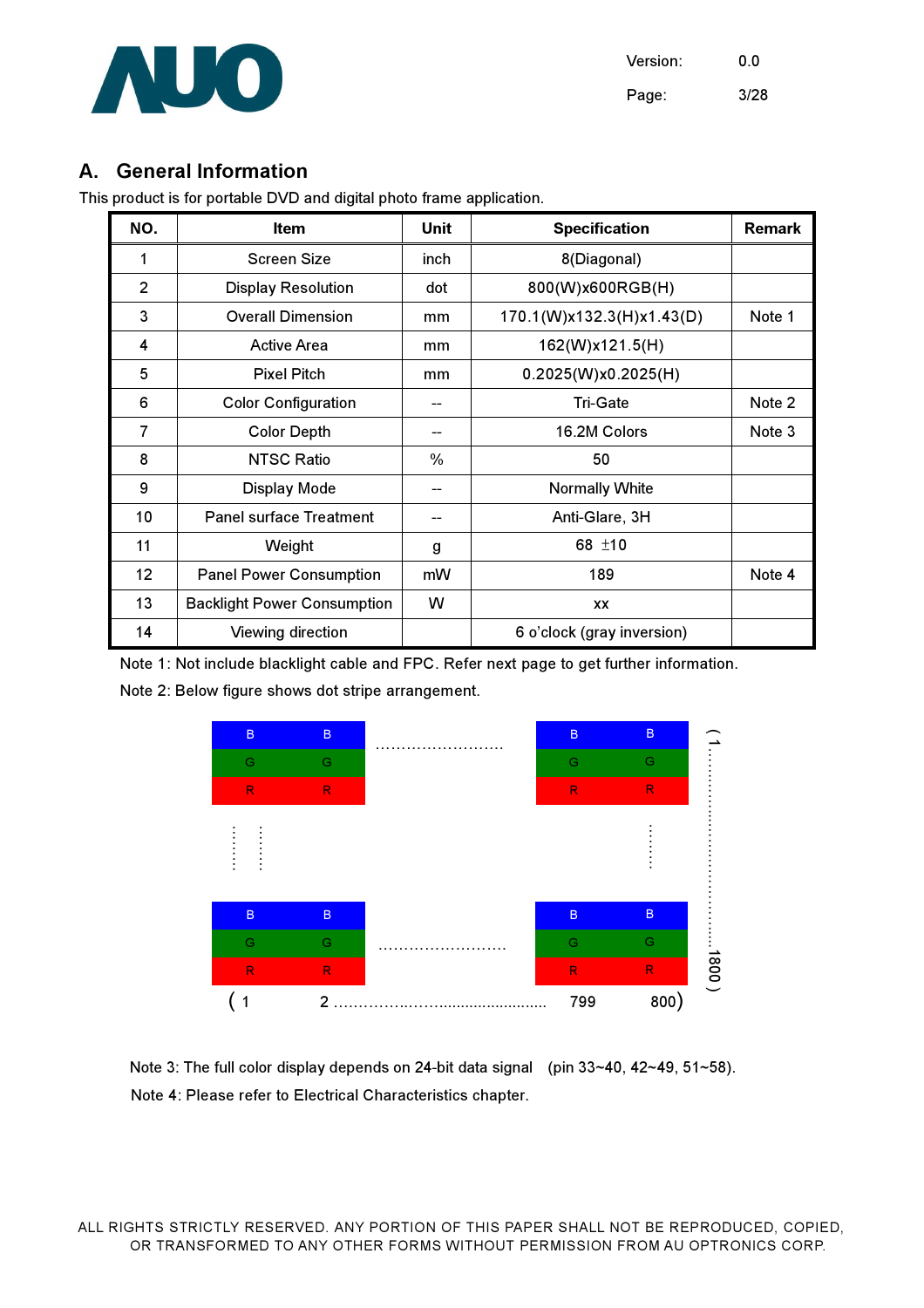

- B. Outline Dimension
- 1. TFT-LCD Module



ALL RIGHTS STRICTLY RESERVED. ANY PORTION OF THIS PAPER SHALL NOT BE REPRODUCED, COPIED, OR TRANSFORMED TO ANY OTHER FORMS WITHOUT PERMISSION FROM AU OPTRONICS CORP.

Version: 0.0 Page: 4/28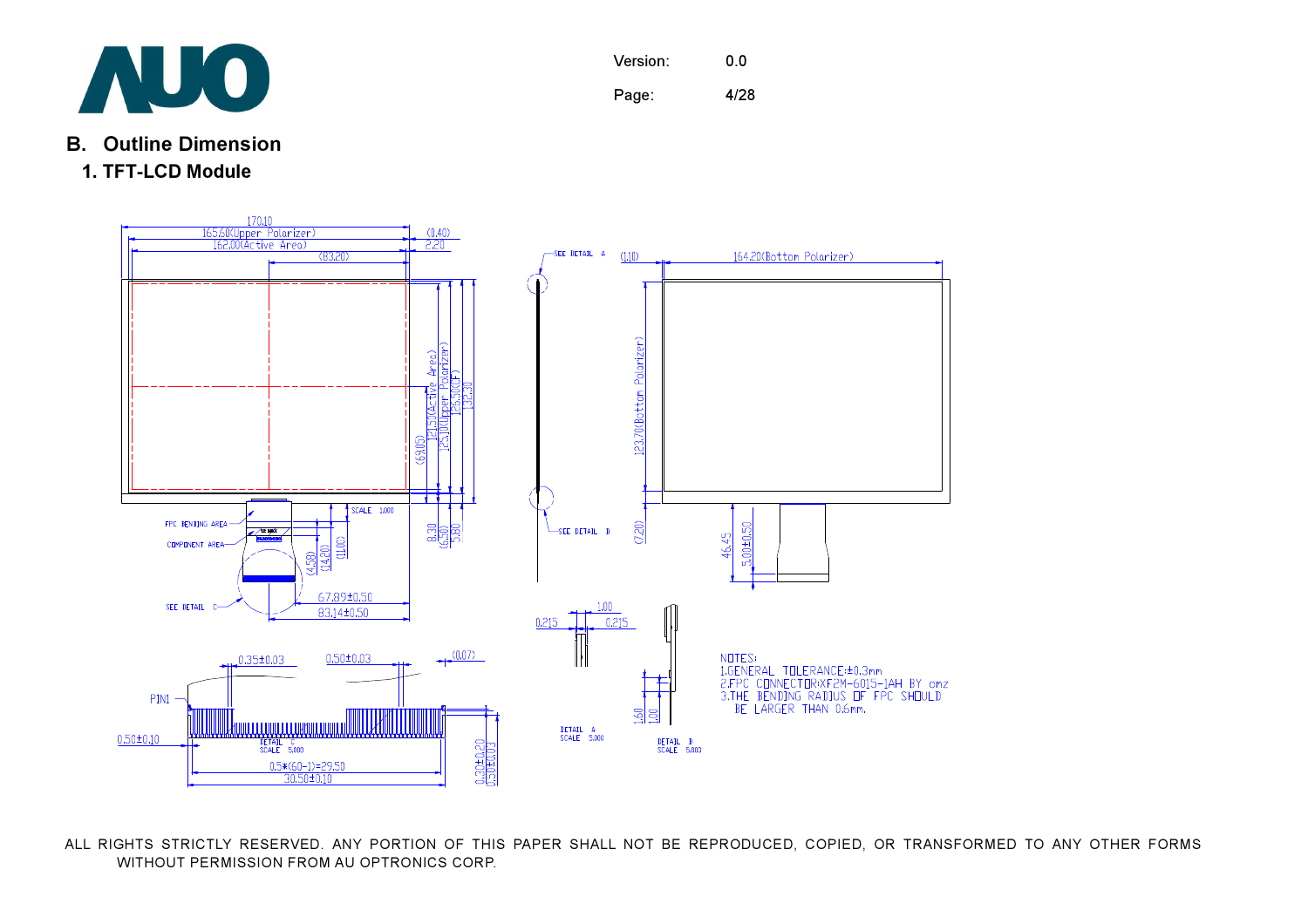





# C. Electrical Specifications

# 1. TFT LCD Panel Pin Assignment

Recommended connector : XF2M-6015-1AH

| NO.                     | <b>Symbol</b>   | <b>I/O</b>   | <b>Description</b>                             | <b>Remark</b> |
|-------------------------|-----------------|--------------|------------------------------------------------|---------------|
| 1                       | <b>VCOM</b>     | $\mathbf{I}$ | Common electrode driving voltage               |               |
| $\mathbf{2}$            | <b>VGL</b>      | P            | Negative power supply voltage for Gate driver  |               |
| $\overline{\mathbf{3}}$ | <b>VGH</b>      | P            | Positive power supply voltage for Gate driver  |               |
| 4                       | <b>VGH</b>      | P            | Positive power supply voltage for Gate driver  |               |
| 5                       | <b>VDPA</b>     | P            | Positive power supply voltage for analog power |               |
| 6                       | <b>VDNA</b>     | P            | Negative power supply voltage for analog power |               |
| $\overline{7}$          | <b>GND</b>      | P            | Ground                                         |               |
| 8                       | DRV BLU         | $\circ$      | CABC PWM_SIGNAL output via an output buffer    |               |
| 9                       | CABC EN         | $\mathbf{I}$ | <b>CABC</b> function enable                    |               |
| 10                      | U/D             | $\mathbf{I}$ | Up/Down selection.                             | Note2         |
| 11                      | R/L             | $\mathsf{I}$ | Left/Right selection                           | Note2         |
| 12                      | <b>GRB</b>      | I            | H/W global reset                               | Note1         |
| 13                      | V10             | I            | Gamma correction voltage reference             |               |
| 14                      | V <sub>9</sub>  | T            | Gamma correction voltage reference             |               |
| 15                      | V <sub>8</sub>  | $\mathbf{I}$ | Gamma correction voltage reference             |               |
| 16                      | V <sub>7</sub>  | L            | Gamma correction voltage reference             |               |
| 17                      | V <sub>6</sub>  | L            | Gamma correction voltage reference             |               |
| 18                      | V <sub>5</sub>  | I            | Gamma correction voltage reference             |               |
| 19                      | V <sub>4</sub>  | I            | Gamma correction voltage reference             |               |
| 20                      | V <sub>3</sub>  | T            | Gamma correction voltage reference             |               |
| 21                      | V <sub>2</sub>  | I            | Gamma correction voltage reference             |               |
| 22                      | V <sub>1</sub>  | T            | Gamma correction voltage reference             |               |
| 23                      | <b>VDDIO</b>    | P            | Digital interface supply voltage of digital    |               |
| 24                      | <b>VDDIO</b>    | P            | Digital interface supply voltage of digital    |               |
| 25                      | CS              | ı            | Chip select (Low active) of SPI                |               |
| 26                      | <b>SDA</b>      | I/O          | Data input/output of SPI                       |               |
| 27                      | <b>SCL</b>      | L            | Clock input of SPI                             |               |
| 28                      | <b>GND</b>      | $\mathsf{P}$ | Ground                                         |               |
| 29                      | <b>DCLK</b>     | $\mathsf{I}$ | Data clock input                               |               |
| 30                      | <b>GND</b>      | ${\sf P}$    | Ground                                         |               |
| 31                      | DE              | $\mathsf{I}$ | Data enable Input (High active)                |               |
| 32                      | <b>GND</b>      | P            | Ground                                         |               |
| 33                      | DB <sub>7</sub> | $\mathsf{I}$ | Blue data Input (MSB)                          |               |
| 34                      | DB <sub>6</sub> | L            | Blue data Input                                |               |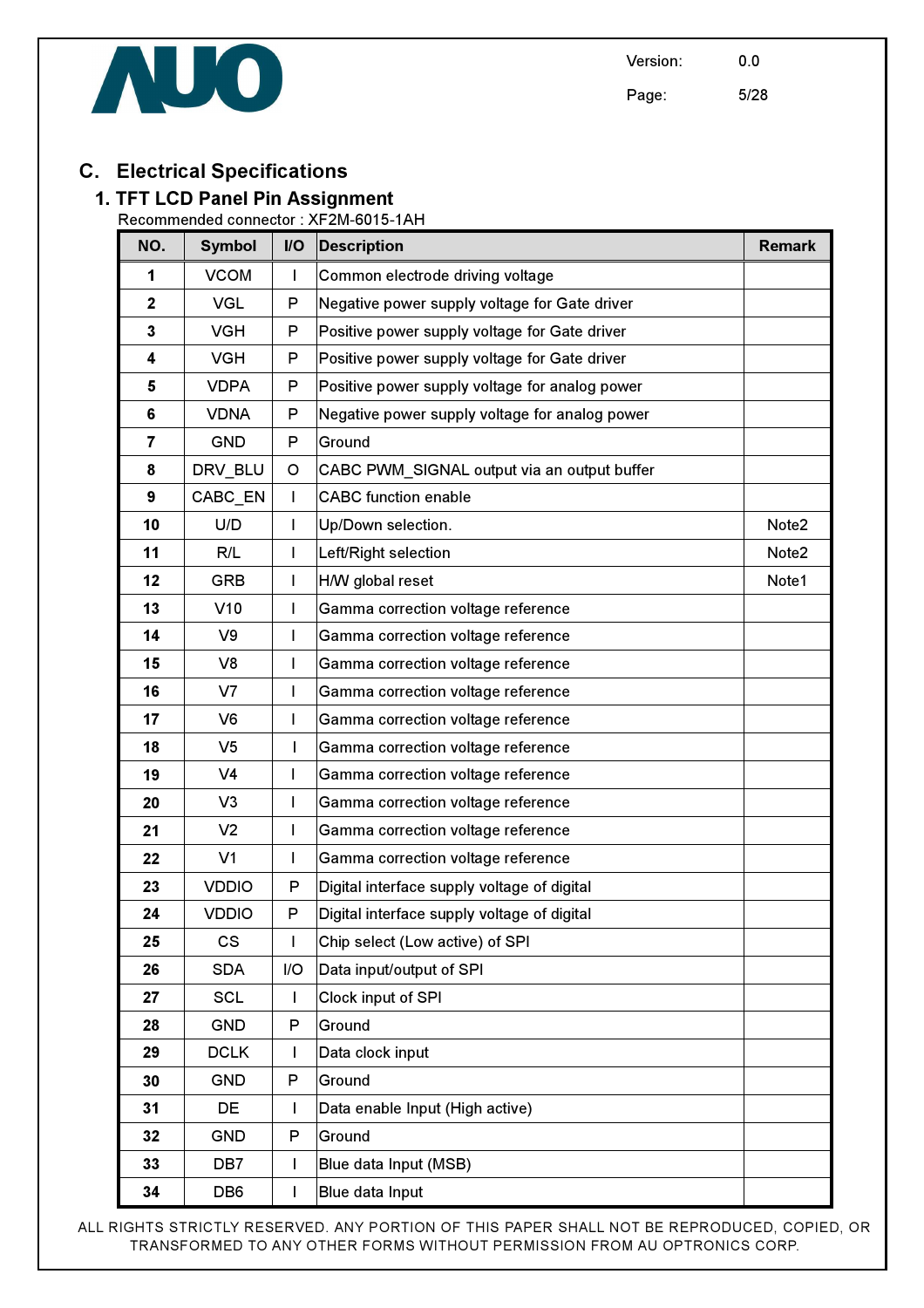

Page: 6/28

| 35 | DB <sub>5</sub> | I                        | Blue data Input                  |
|----|-----------------|--------------------------|----------------------------------|
| 36 | DB4             | T                        | Blue data Input                  |
| 37 | DB <sub>3</sub> | I                        | Blue data Input                  |
| 38 | DB <sub>2</sub> | I                        | Blue data Input                  |
| 39 | DB <sub>1</sub> | T                        | Blue data Input                  |
| 40 | DB <sub>0</sub> | $\overline{1}$           | Blue data Input (LSB)            |
| 41 | <b>GND</b>      | P                        | Ground                           |
| 42 | DG7             | I                        | Green data Input (MSB)           |
| 43 | DG <sub>6</sub> | I                        | Green data Input                 |
| 44 | DG <sub>5</sub> | I                        | Green data Input                 |
| 45 | DG4             | I                        | Green data Input                 |
| 46 | DG <sub>3</sub> | T                        | Green data Input                 |
| 47 | DG <sub>2</sub> | I                        | Green data Input                 |
| 48 | DG1             | I                        | Green data Input                 |
| 49 | DG <sub>0</sub> | $\overline{\phantom{a}}$ | Green data Input (LSB)           |
| 50 | <b>GND</b>      | P                        | Ground                           |
| 51 | DR7             | I                        | Red data Input (MSB)             |
| 52 | DR <sub>6</sub> | T                        | Red data Input                   |
| 53 | DR <sub>5</sub> | I                        | Red data Input                   |
| 54 | DR <sub>4</sub> | T                        | Red data Input                   |
| 55 | DR <sub>3</sub> | I                        | Red data Input                   |
| 56 | DR <sub>2</sub> | I                        | Red data Input                   |
| 57 | DR <sub>1</sub> | I                        | Red data Input                   |
| 58 | DR <sub>0</sub> | I                        | Red data Input (LSB)             |
| 59 | <b>GND</b>      | P                        | Ground                           |
| 60 | <b>VCOM</b>     | I                        | Common electrode driving voltage |

I: Input; P: Power

Note1: Global reset, normally pulled high. Suggest to connecting with an RC (R=10K ohm, C=1uF)reset circuit for stability. Normally pull high.

Note2:

| U/D | <b>Direction</b>  | $\sqrt{R}$ | <b>Direction</b>  |
|-----|-------------------|------------|-------------------|
|     | $D \rightarrow U$ |            | $R \rightarrow L$ |
|     | U→ D              |            | $L \rightarrow R$ |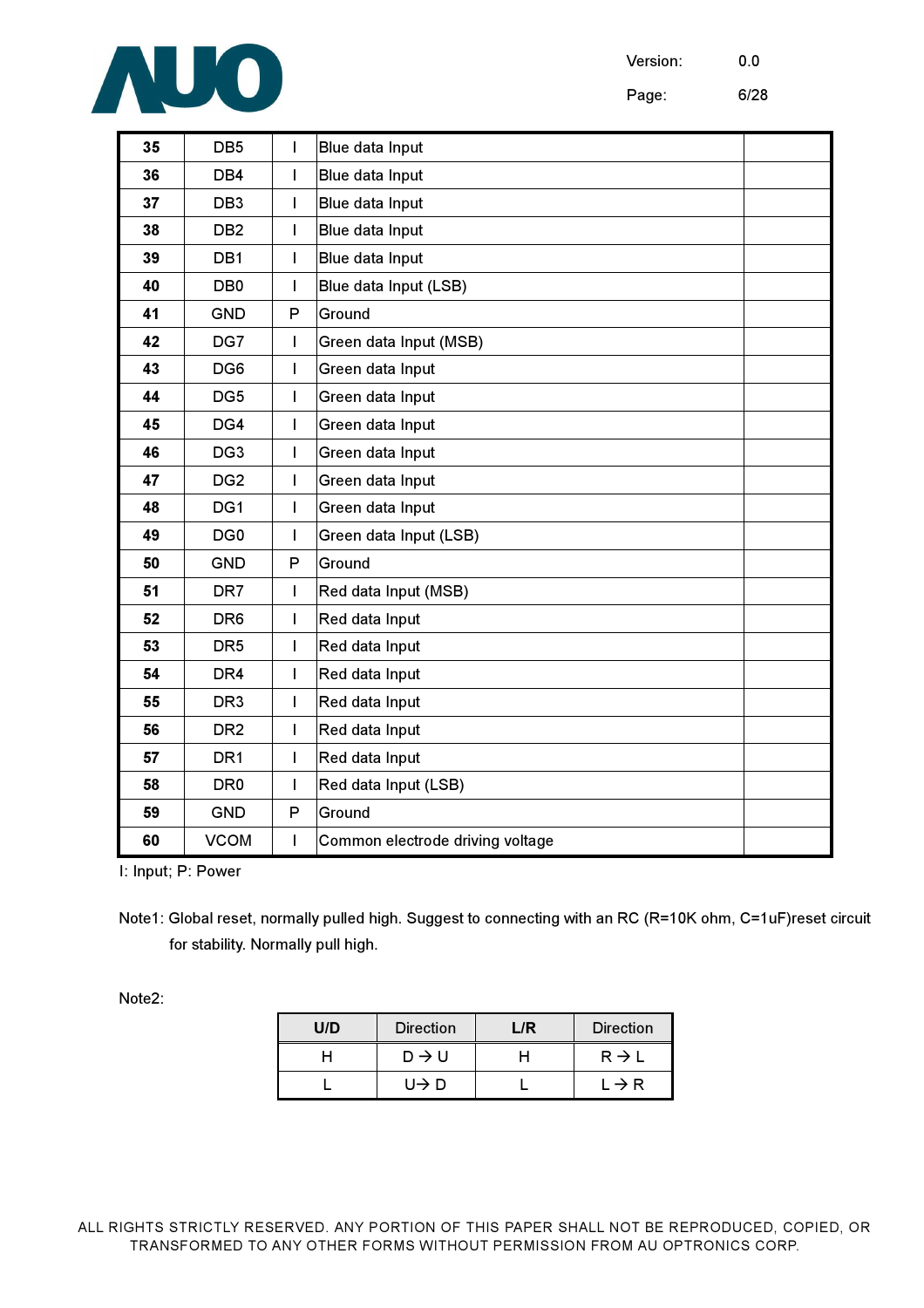

### 2. Backlight Pin Assignment

Recommended connector :

| NO. | <b>Symbol</b> | $U$ | <b>Description</b>                             | Remark |
|-----|---------------|-----|------------------------------------------------|--------|
|     | HI            |     | Power supply for backlight unit (High voltage) |        |
|     | GND           |     | Ground for backlight unit                      |        |

# 3. Absolute Maximum Ratings

| <b>Item</b>          | <b>Symbol</b> | <b>Condition</b> | Min.              | Max.        | Unit | <b>Remark</b> |
|----------------------|---------------|------------------|-------------------|-------------|------|---------------|
| <b>Power Voltage</b> | <b>VDDIO</b>  | $GND=0$          | $-0.5$            | 5           |      |               |
|                      | <b>VDPA</b>   | $GND=0$          | $-0.5$            | 5.9         |      |               |
|                      | <b>VDNA</b>   | $GND=0$          | $-5.9$            | 0.5         |      |               |
|                      | <b>VGH</b>    | $GND=0$          | <b>VDPA</b>       | $- -$       | v    |               |
|                      | <b>VGL</b>    | $GND=0$          | $\hspace{0.05cm}$ | <b>VDNA</b> | v    |               |
|                      | VGH-VGL       |                  |                   | 32          |      |               |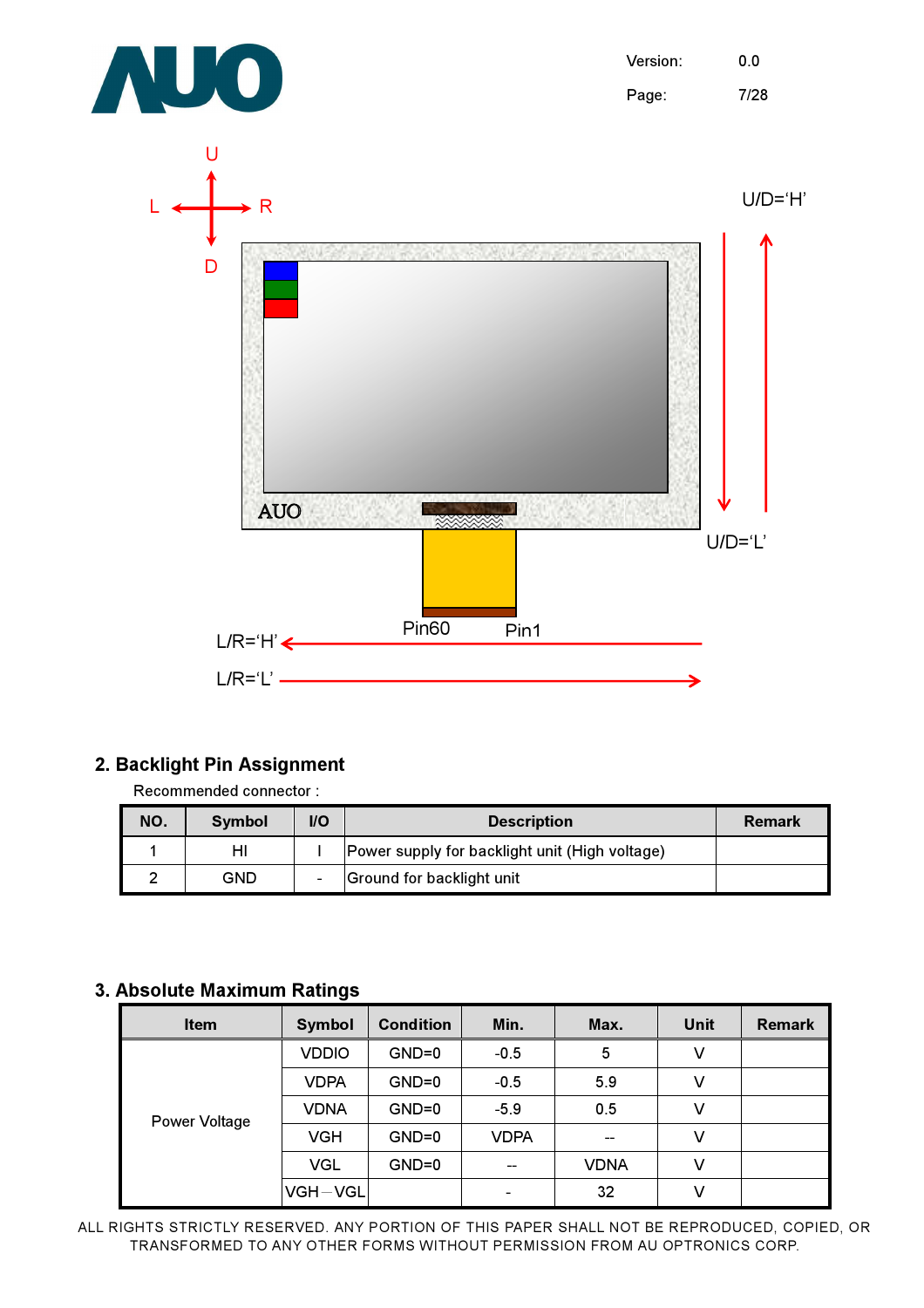

Version: 0.0

Page: 8/28

| Input signal voltage  | Vi          | $GND=0$ | $-0.3$   | VDDIO+0.3 |                 | Note 1 |
|-----------------------|-------------|---------|----------|-----------|-----------------|--------|
|                       | <b>VCOM</b> | $GND=0$ | $-3.5$   |           |                 |        |
|                       | $V1 - V5$   | $GND=0$ | 0        | VDPA-0.2  |                 |        |
|                       | $V6-V10$    | $GND=0$ | VDNA+0.2 | 0         |                 |        |
| Operating temperature | Тора        |         |          |           | $\rm ^{\circ}C$ |        |
| Storage temperature   | Tstg        |         |          |           | $^{\circ}$ C    |        |

Note 1: DE, Digital Data.

Note 2: Functional operation should be restricted under ambient temperature (25°C).

Note 3: Maximum ratings are those values beyond which damages to the device may occur. Functional operation should be restricted to the limits in the Electrical Characteristics chapter.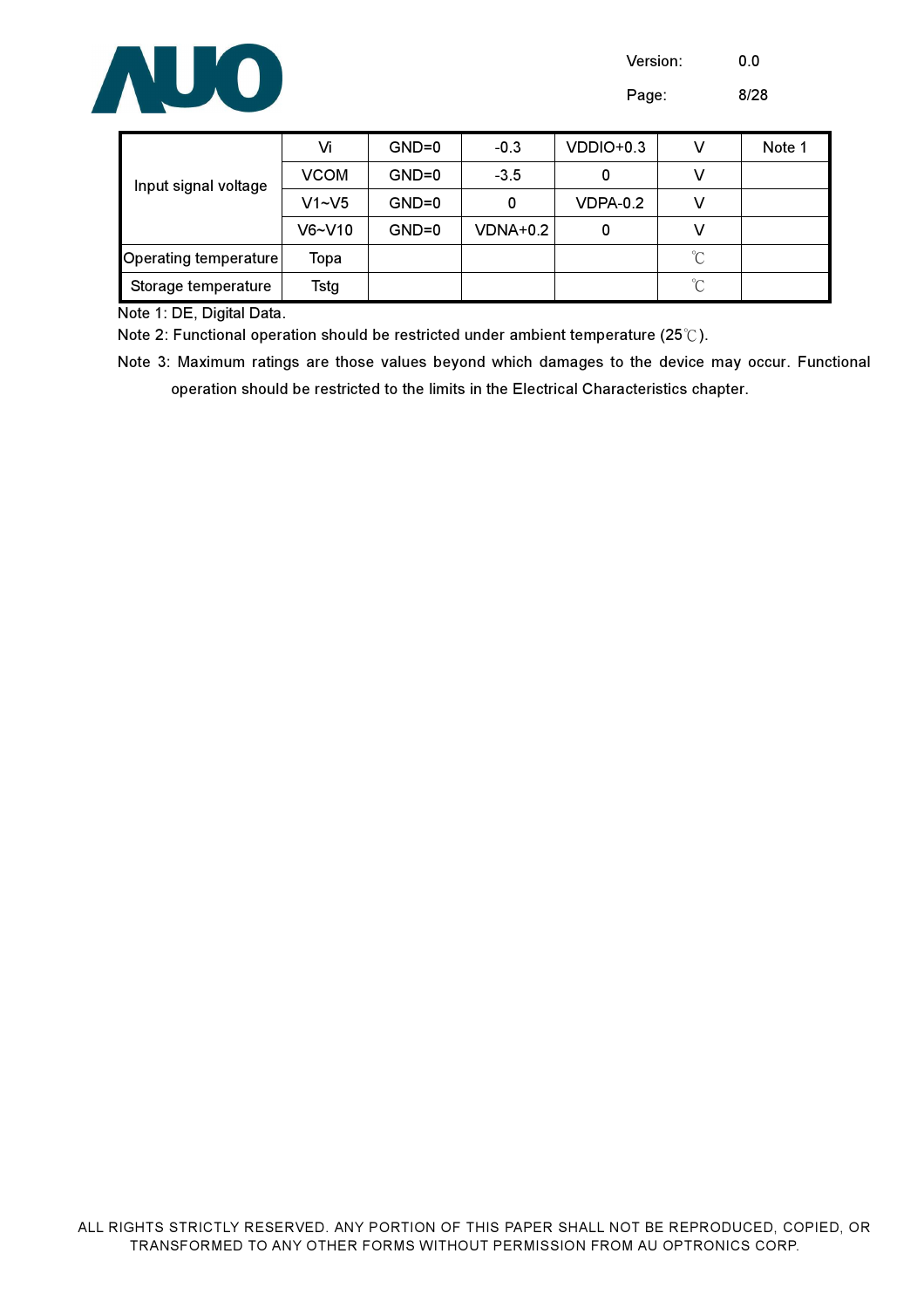

Page: 9/28

### 4. Electrical DC Characteristics

#### a. DC Charateristics

| <b>Item</b>            |         | <b>Symbol</b> | Min.            | Typ.   | Max.            | <b>Unit</b> | <b>Remark</b> |
|------------------------|---------|---------------|-----------------|--------|-----------------|-------------|---------------|
|                        |         | <b>VDDIO</b>  | 3               | 3.3    | 3.6             | V           |               |
|                        |         | <b>VDPA</b>   | <b>TBD</b>      | 5      | 5.5             | $\vee$      |               |
| Power supply           |         | <b>VDNA</b>   | $-5.5$          | $-5$   | <b>TBD</b>      | V           |               |
|                        |         | <b>VGH</b>    |                 | 14     |                 | V           |               |
|                        |         | <b>VGL</b>    |                 | $-14$  |                 | V           |               |
| <b>VCOM</b>            |         | Vcdc          | $-1.6$          | $-1.9$ | $-2.2$          | V           |               |
| Input signal           | H Level | Vih           | 0.7xVDDIO       |        | <b>VDDIO</b>    | $\vee$      | Note 1        |
| voltage                | L Level | Vil           | 0               | --     | 0.3xVDDIO       | $\vee$      |               |
| Pull-up/down impedance |         | Rin           |                 | 800k   | --              |             |               |
| Input level of V1~V5   |         | Vx            | <b>GND</b>      |        | <b>VDPA-0.2</b> | $\vee$      | Note 2        |
| Input level of V6~V10  |         | Vx            | <b>VDNA+0.2</b> |        | <b>GND</b>      | V           | Note 2        |

Note 1: DE, Digital Data

Note 2 : VDPA > V1 > V2 > V3 > V4 > V5 > V6 > V7 > V8 > V9 > V10 > VDNA

#### b. Current Consumption (AGND=GND=0V)

| <b>Parameter</b>        | <b>Symbol</b> | <b>Condition</b>   | Min.                     | Typ.                     | Max.    | Unit | <b>Remark</b> |
|-------------------------|---------------|--------------------|--------------------------|--------------------------|---------|------|---------------|
| Input current for VDDIO | <b>IVDDIO</b> | VDDIO=3.3V         | $\overline{\phantom{0}}$ | 6.45                     | 7       | mA   | Note 1        |
| Input current for VDPA  | <b>IVDPA</b>  | VDPA=5V            | $\overline{\phantom{0}}$ | 5.58                     | 12.9    | mA   | Note 1        |
| Input current for VDNA  | <b>IVDNA</b>  | VDNA=-5V           | $\overline{\phantom{0}}$ | $-5.68$                  | $-13.4$ | mA   | Note 1        |
| Input current for VGH   | IVGH          | $VGH=14V$          | $\overline{\phantom{0}}$ | 3.96                     | 5       | mA   | Note 1        |
| Inpur current for VGL   | <b>IVGL</b>   | $VGL=-14V$         | $\qquad \qquad$          | $-4.04$                  | -5      | mA   | Note 1        |
| Input Leakage Current   | lin           | Digital input pins | $\qquad \qquad$          | $\overline{\phantom{0}}$ | ±1      | uA   | Note 2        |

Note 1: The test pattern use the following pattern.



Note 2: except for pull-up, pull-down pins.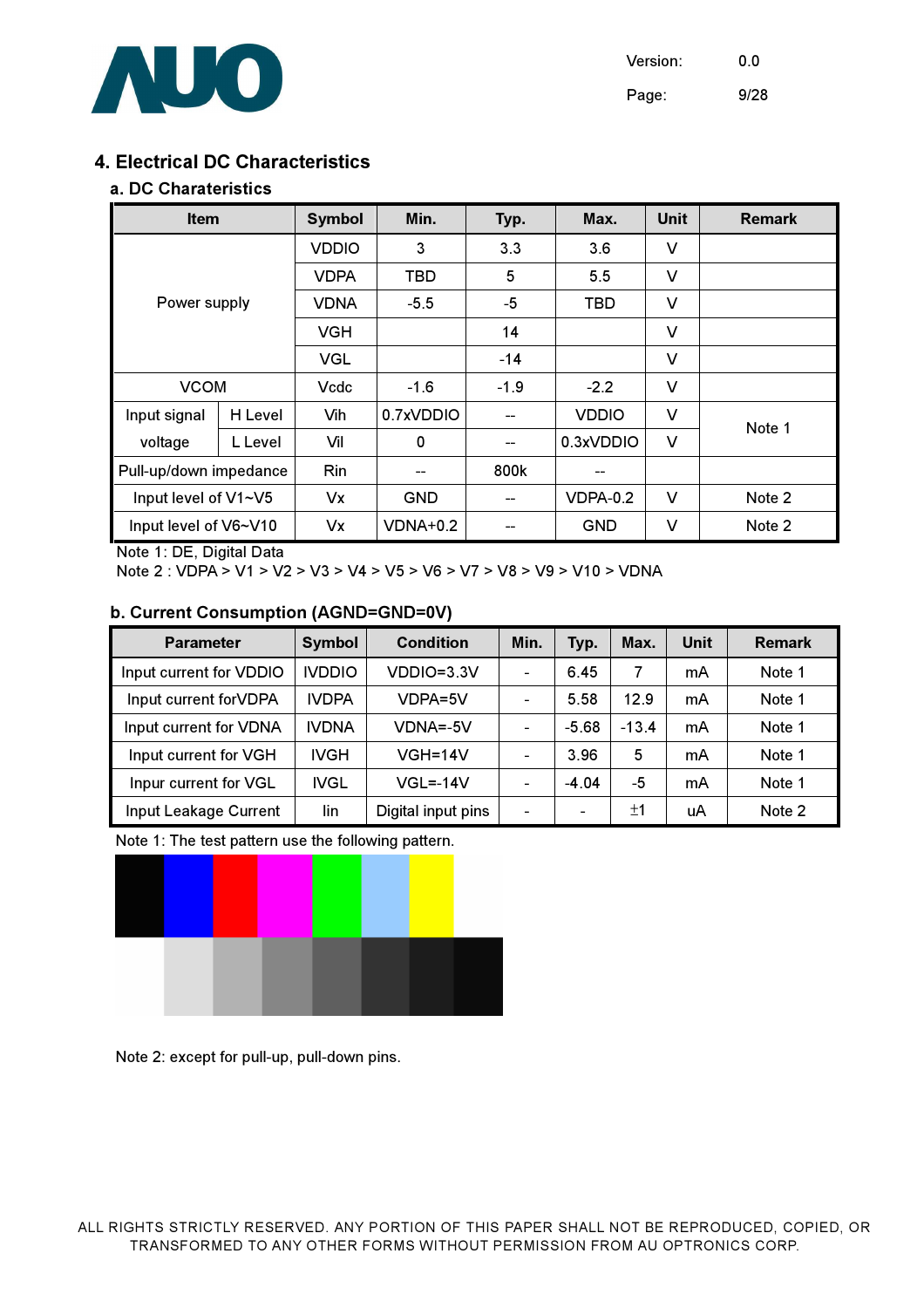

Version: 0.0

Page: 10/28

#### c. Gamma voltage suggested circuit is as follows

| V <sub>1</sub> | 4.296V    |
|----------------|-----------|
| V <sub>2</sub> | 2.929V    |
| V3             | 2.358V    |
| V4             | 2.012V    |
| V5             | 1.003V    |
| V6             | -1V       |
| V7             | $-1.958V$ |
| V8             | $-2.35V$  |
| V9             | $-2.853V$ |
| V10            | -4.3V     |

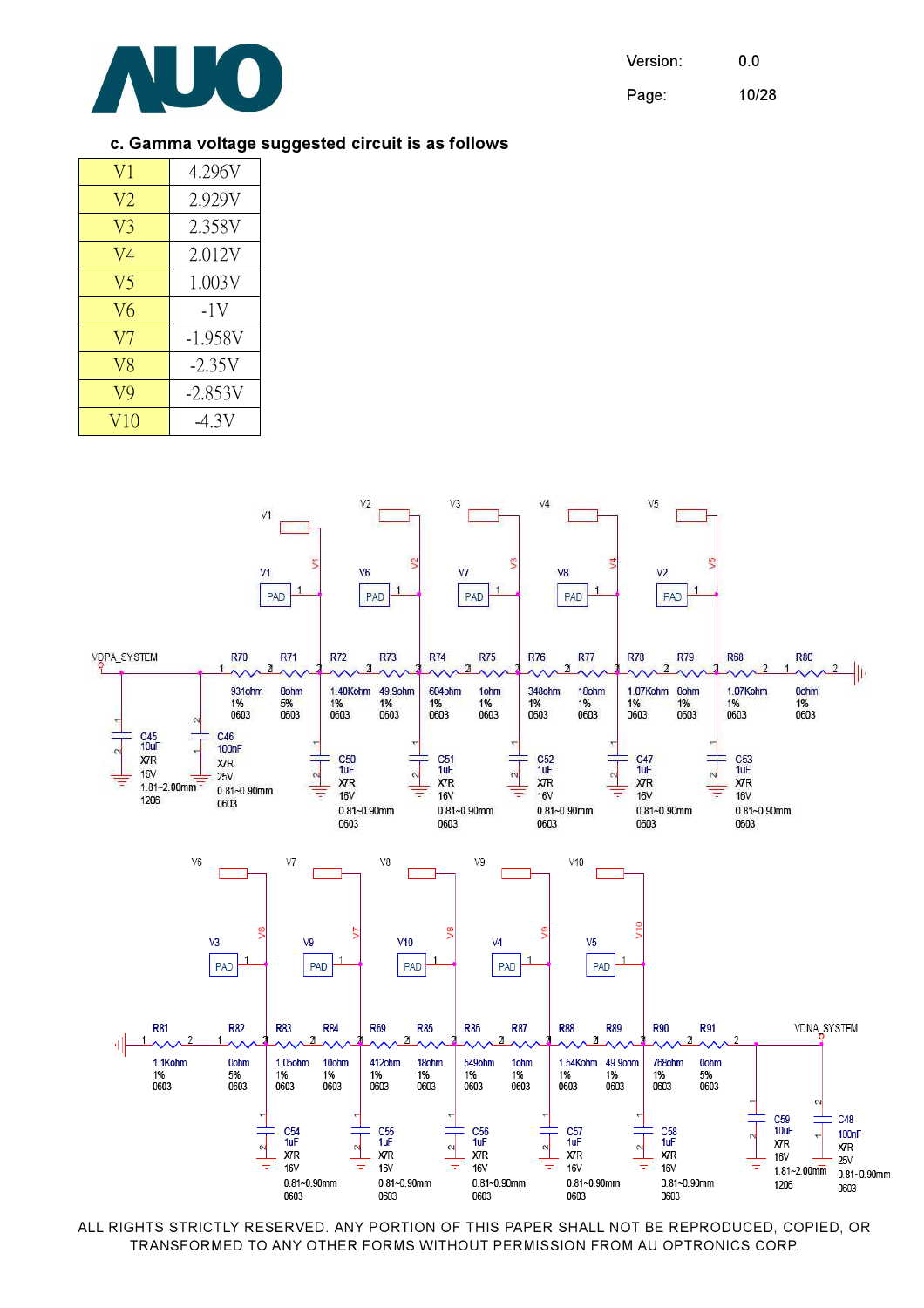

Version: 0.0 Page: 11/28

#### d. Vcom buffer suggested circuit is as follows



#### e. Backlight Driving Conditions

This is panel only product without BLU structure.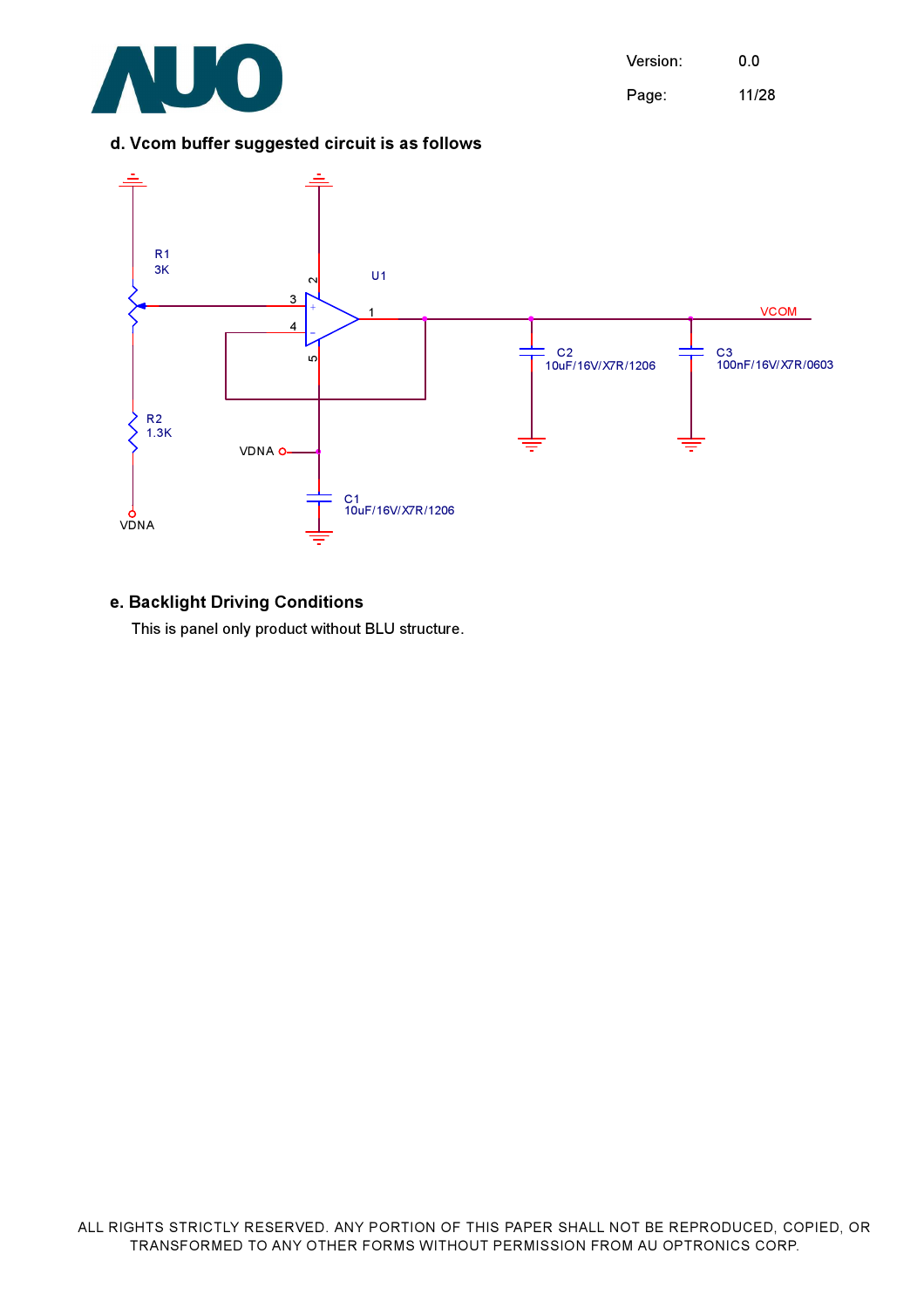

Version: 0.0

Page: 12/28

#### 5. Electrical AC Characteristics

#### a. Signal AC Characteristics

| <b>Parameter</b>        | <b>Symbol</b> | Min. | Typ. | Max. | Unit. | <b>Remark</b> |
|-------------------------|---------------|------|------|------|-------|---------------|
| Clock High time         | Twcl          | 8    |      |      | ns    |               |
| <b>Clock Low time</b>   | Twch          | 8    | --   |      | ns    |               |
| Data setup time         | Tdsu          | 5    | --   |      | ns    |               |
| Data hold time          | Tdhd          | 10   | --   |      | ns    |               |
| Data enable set-up time | Tesu          | Δ    |      |      | ns    |               |



#### b. Input Timing Setting

#### Horizontal timing:

| <b>Parameter</b>              | <b>Symbol</b> | Min.                     | Typ. | Max.                     | Unit.       | <b>Remark</b> |
|-------------------------------|---------------|--------------------------|------|--------------------------|-------------|---------------|
| <b>DCLK</b> frequency         | Fdclk         | 36.7                     | 40   | 45.1                     | <b>MHz</b>  |               |
| <b>DCLK</b> period            | Tdclk         | 22                       | 25   | 27                       | ns          |               |
| Hsync period $(= Thd + Thbl)$ | Th            | 986                      | 1056 | 1183                     | <b>DCLK</b> |               |
| Active Area                   | Thd           | $\overline{\phantom{a}}$ | 800  | $\overline{\phantom{a}}$ | <b>DCLK</b> |               |
| <b>Horizontal blanking</b>    | Thbl          | 186                      | 256  | 383                      | <b>DCLK</b> |               |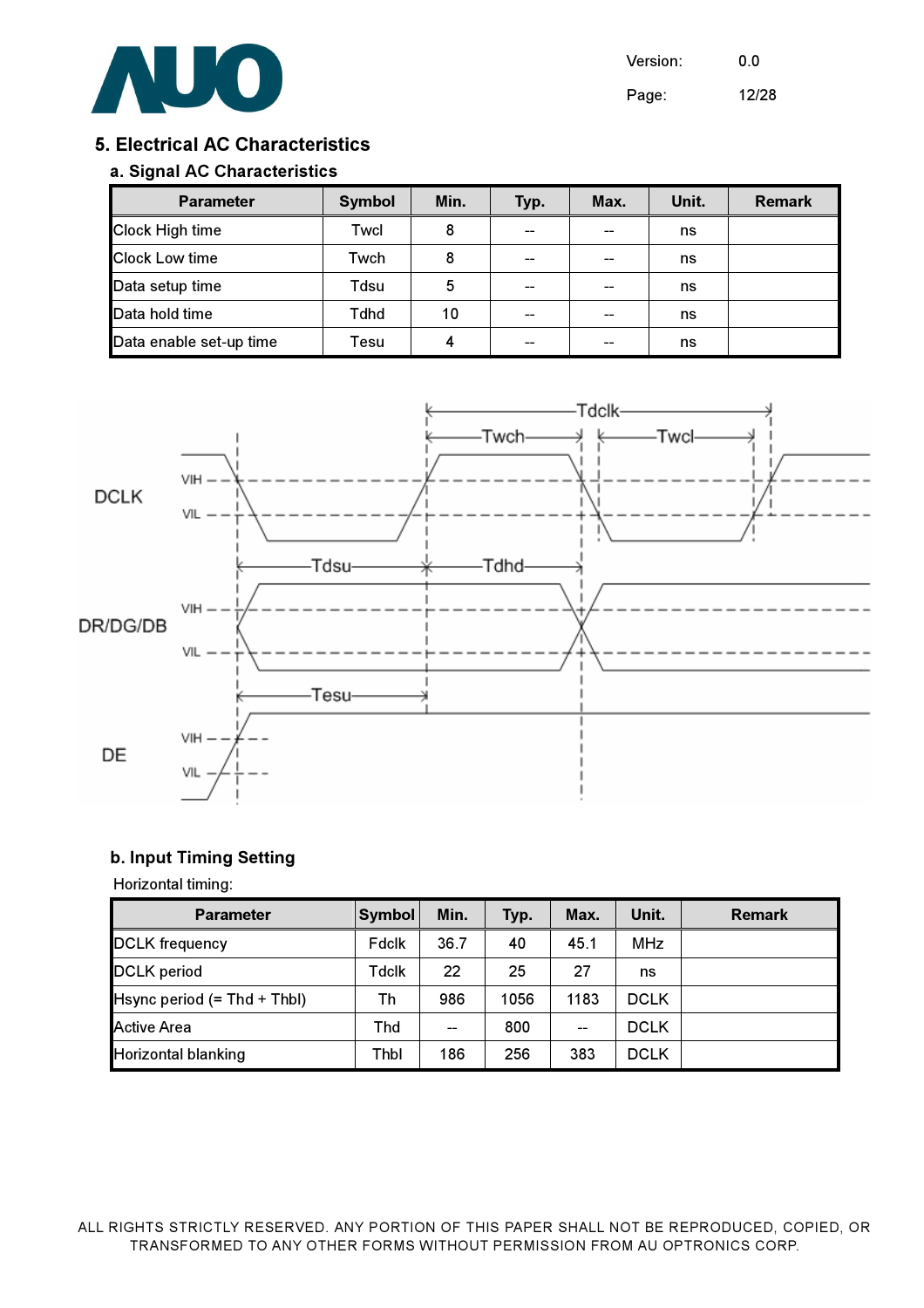

Version: 0.0

Page: 13/28



Horizontal input timing

Vertical timing:

| <b>Parameter</b>              | <b>Symbol</b> | Min.                     | Typ. | Max.  | Unit. | <b>Remark</b> |
|-------------------------------|---------------|--------------------------|------|-------|-------|---------------|
| Vsync period $(= Tvd + Tvbl)$ | Tv            | 620                      | 628  | 635   | Th    |               |
| <b>Active lines</b>           | Tvd           | $\overline{\phantom{a}}$ | 600  | $- -$ | Th    |               |
| <b>Vertical blanking</b>      | Tvbl          | 20                       | 28   | 35    | Th    |               |



Vertical timing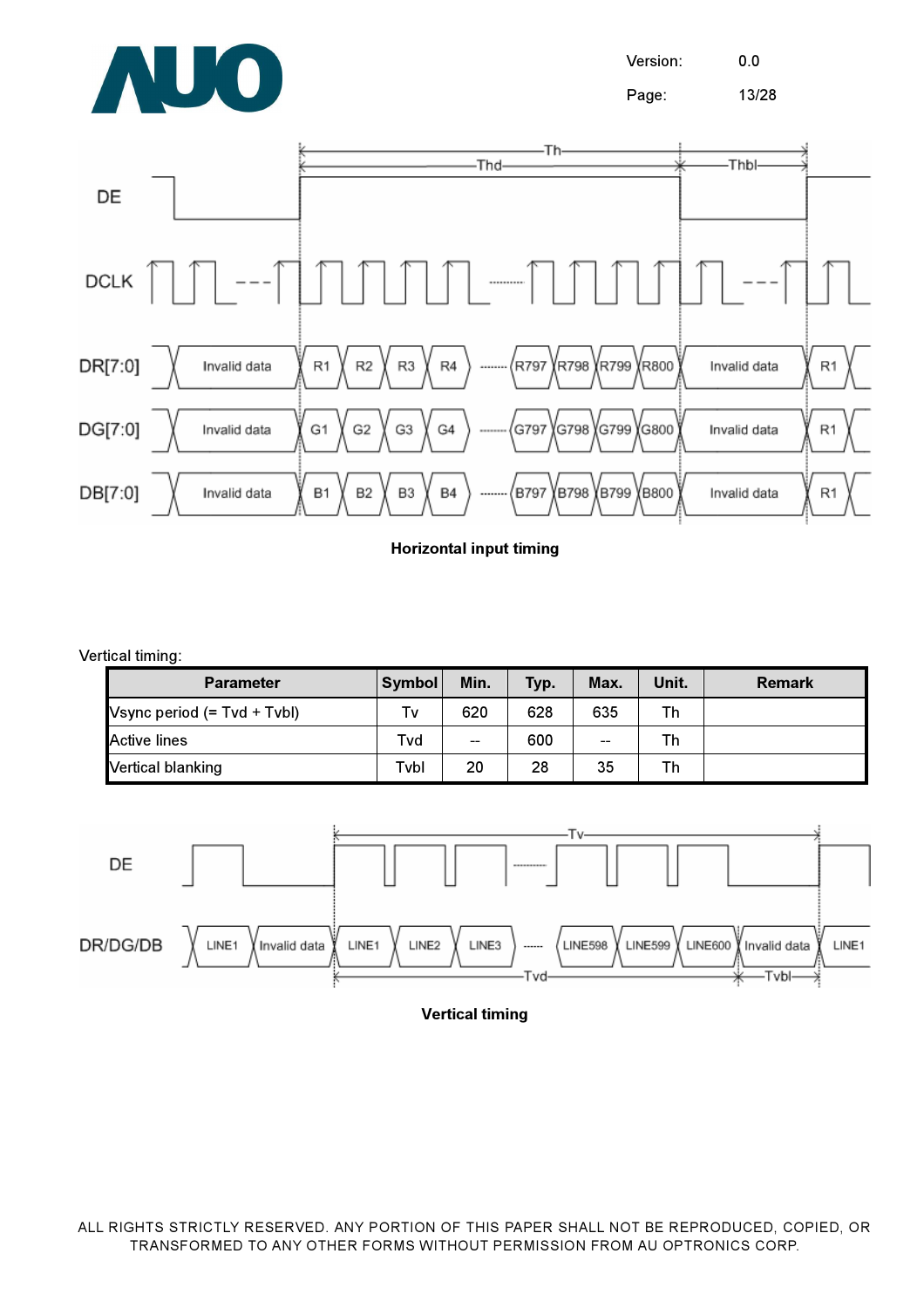

Version: 0.0 Page: 14/28

#### 6. Serial Interface Characteristics

#### a. Serial Control Interface AC Characteristic

| <b>Parameter</b>        | <b>Symbol</b> | Min. | Typ. | Max. | Unit.     | <b>Remark</b> |
|-------------------------|---------------|------|------|------|-----------|---------------|
| Serial clock            | Tsck          | 320  |      |      | ns        |               |
| SCL pulse duty          | Tscw          | 40%  | 50%  | 60%  | Tsck      |               |
| Serial data setup time  | Tisu          | 120  |      |      | ns        |               |
| Serial data hold time   | <b>Tihd</b>   | 120  |      |      | ns        |               |
| Serial clock high/low   | Tssw          | 120  |      |      | ns        |               |
| CS setup time           | Tcsu          | 120  |      |      | ns        |               |
| CS hold time            | Tchd          | 120  |      |      | ns        |               |
| Delay from CS to VSYNC  | Tcv           |      |      |      | <b>us</b> |               |
| Chip select distinguish | Tcd           |      |      |      | <b>us</b> |               |



AC serial interface write mode timings

#### b. Register Bank

A totally 16-bit register includeing 7-bit address D[15:9], 1-bit Read bit D[8], and 8-bit data D[7:0] can be set via 3-wire serial peripheral interface. Beflow figure is for a detail description of the parameters.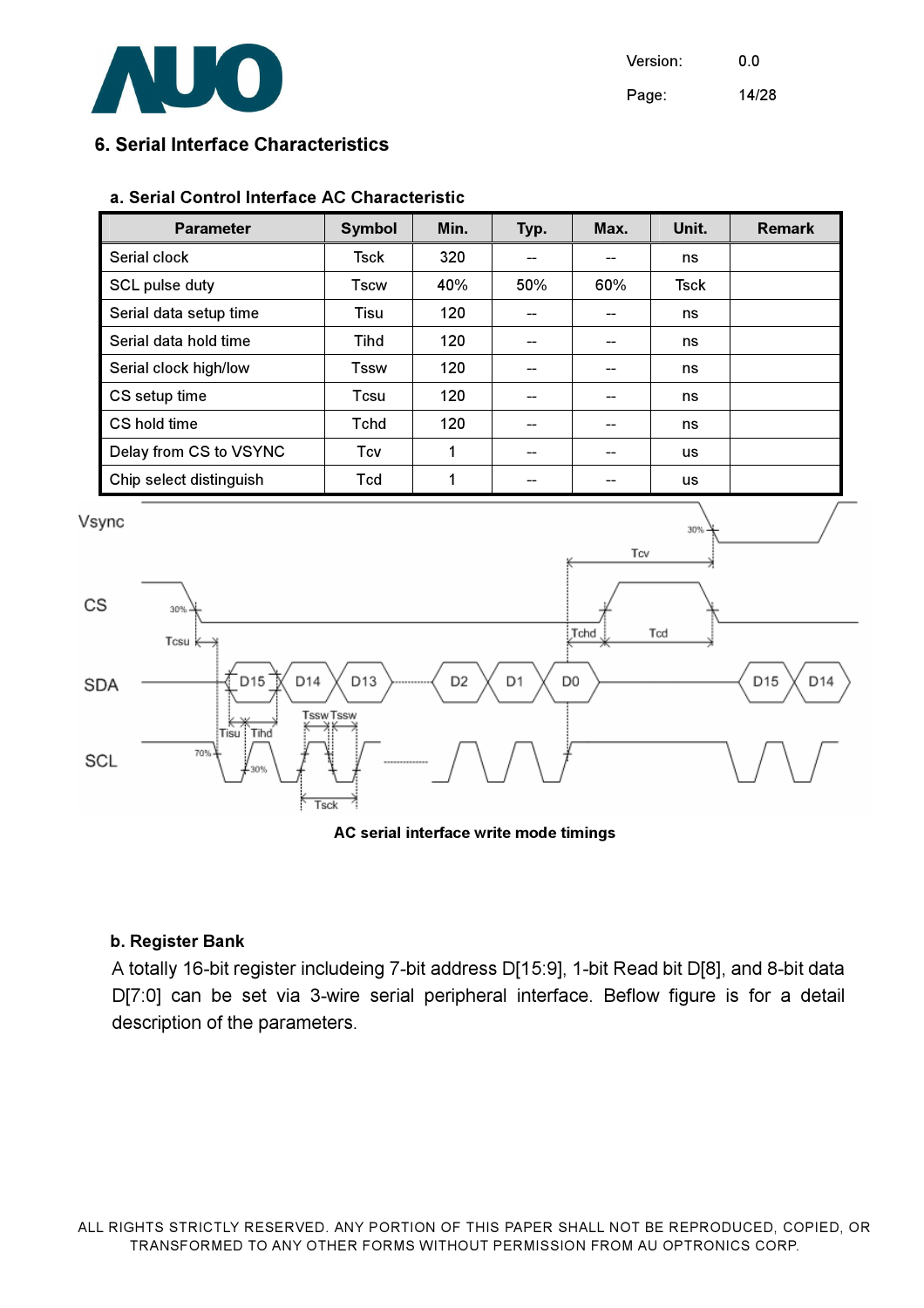

CS

Version: 0.0 Page: 15/28



Figure. Serial interface read sequence

(1) Each serial command consists of 16bits of data which is loaded one bit a time at the rising edge of serial slock SCL.

(2) Command loading operation starts from the falling edge of CS and is completed at the next rising edge of CS.

(3) The serial control block is operational after power on reset, but commands are established by the following rising edge of End Frame. If command is transferred multiple times for the same resgister, the last command before the following rising edge of the End Frame is valid, except for some special registers (ex. GRB, etc.).

(3) If less the 16 bits of SCL are input while CS is low, the transferred data is ignored. The read operation interrupt.

(4) If 16 bits or more of SCL are input while CS is low, the first 16 bits of transferred data in the duration of CS="L" are valid data.

(5) Serial block operates with the SCL clock

(6) Serial data can be accepted in the standy(power save) mode.

(7) It is suggested that DE, DCLK always exists in the same time.

(8) When GRB is activated through the serial interface, all register are cleared, except the GRB value.

(9) The register setting values are rewritten by the influence of static electricity, a noise, etc. to unsuitable value, incorrect operating may occur. It is suggested that the SPI interface will setup as frequently as possible.

| Reg            | <b>ADDRESS</b>  |                 |                 |                 |                 |                 | $\mathsf{R}$   |                |                     |                     | <b>DATA</b>    |                |                |                |                |                |
|----------------|-----------------|-----------------|-----------------|-----------------|-----------------|-----------------|----------------|----------------|---------------------|---------------------|----------------|----------------|----------------|----------------|----------------|----------------|
|                | D <sub>15</sub> | D <sub>14</sub> | D <sub>13</sub> | D <sub>12</sub> | D <sub>11</sub> | D <sub>10</sub> | D <sub>9</sub> | D <sub>8</sub> | D7                  | D <sub>6</sub>      | D <sub>5</sub> | D <sub>4</sub> | D <sub>3</sub> | D <sub>2</sub> | D <sub>1</sub> | D <sub>0</sub> |
| R <sub>0</sub> | 0               | 0               | 0               | 0               | 0               | 0               | 0              | 0              | $- -$               | $- -$               | $- -$          | note 1         | note '         | Inote 1        | 0              |                |
| R <sub>1</sub> | 0               | 0               | $\Omega$        | 0               | 0               | 0               |                | 0              | O <sub>note 1</sub> | $0_{\text{note 1}}$ | $- -$          | --             | 00             |                | 00             |                |
|                |                 |                 |                 |                 |                 |                 |                |                |                     |                     |                |                |                |                |                |                |
|                |                 |                 |                 |                 |                 |                 |                |                |                     |                     |                |                |                |                |                |                |

c. Serial Interface Setting Table.

Note 1: The value of this bit could not be change. Otherwise the Panel will display abnormal.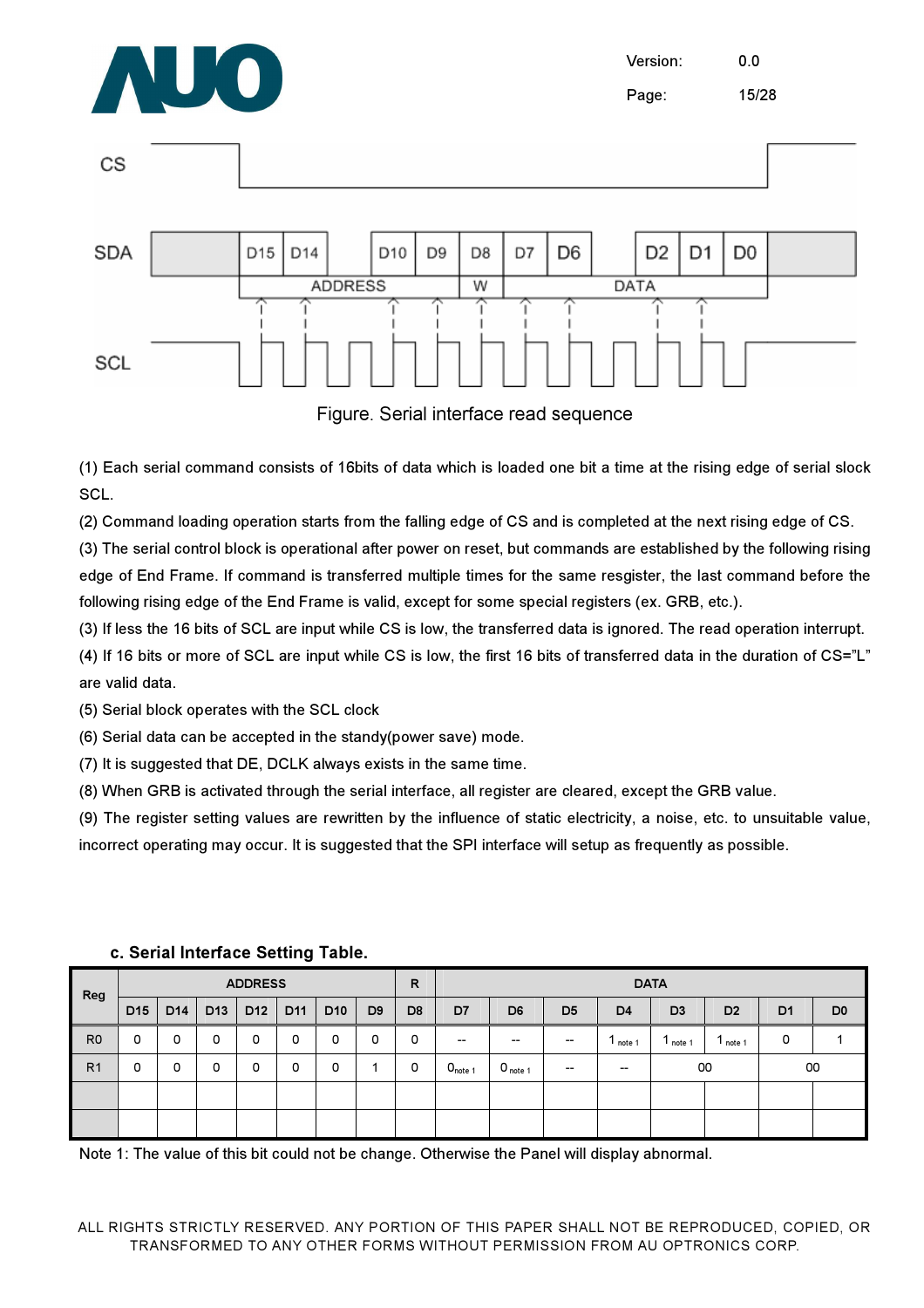

# d. Register Description

#### R0 setting

| <b>Address</b> | <b>Bit</b> |            | <b>Default</b>       |        |
|----------------|------------|------------|----------------------|--------|
|                | 7 - 2      | $\sim$     | AUO internal use     | 000111 |
| 0000000        |            | <b>STB</b> | Standby mode setting |        |
|                |            | <b>GRB</b> | S/W global reset     |        |

| Bit 1 | <b>STB</b>                            |
|-------|---------------------------------------|
|       | Nomal operation (default)             |
|       | Standby mode. Register data are kept. |

| Bit 0 | GRB                                                                                 |
|-------|-------------------------------------------------------------------------------------|
|       | S/W global reset. Reset all register to default value. H/W GRB has higher priority. |
|       | Normal operation. (default)                                                         |

#### R1 Settings

| <b>Address</b> | <b>Bit</b> |             | <b>Default</b>                    |      |
|----------------|------------|-------------|-----------------------------------|------|
|                | $7 - 4$    |             | AUO internal use                  | 0000 |
| 0000001        | $3 - 2$    | <b>CHUD</b> | Vertical scan direction setting   | 00   |
|                | $1 - 0$    | <b>CHLR</b> | Horizontal scan direction setting | 00   |

| Bit $3 - 2$ | <b>CHUD</b>                                 |
|-------------|---------------------------------------------|
| 0x          | Accoring to H/W pin U/D setting. (default)  |
| 10          | Vertical scan direction is from up to down. |
| 11          | Vertical scan direction is from down to up. |

| $Bit 1 - 0$ | <b>CHLR</b>                                      |
|-------------|--------------------------------------------------|
| 0x          | Accoring to H/W pin L/R setting. (default)       |
| 10          | Horizontal scan direction is from left to right. |
| 11          | Horizontal scan direction is from right to left. |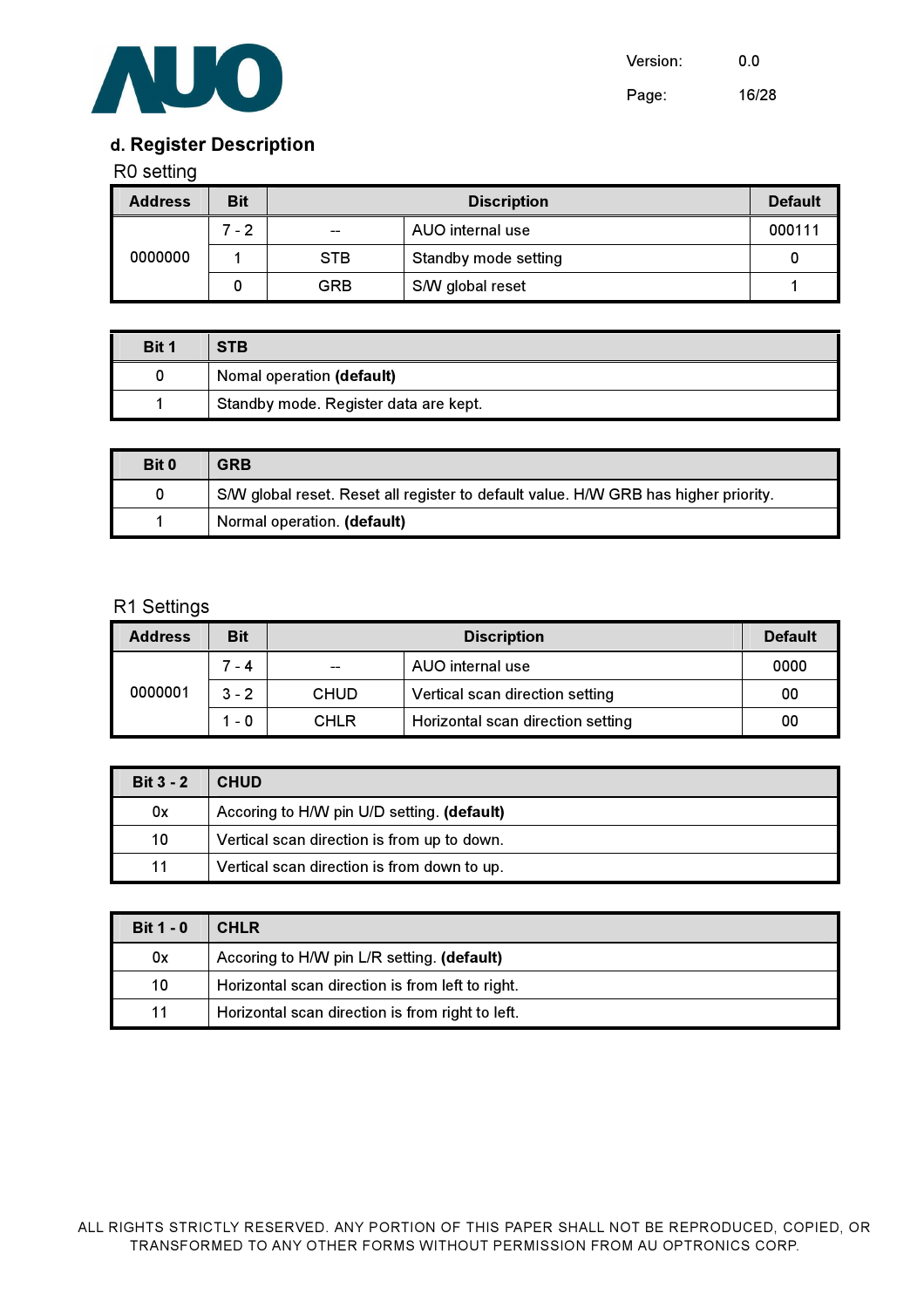

VGL-

Version: 0.0

Page: 17/28

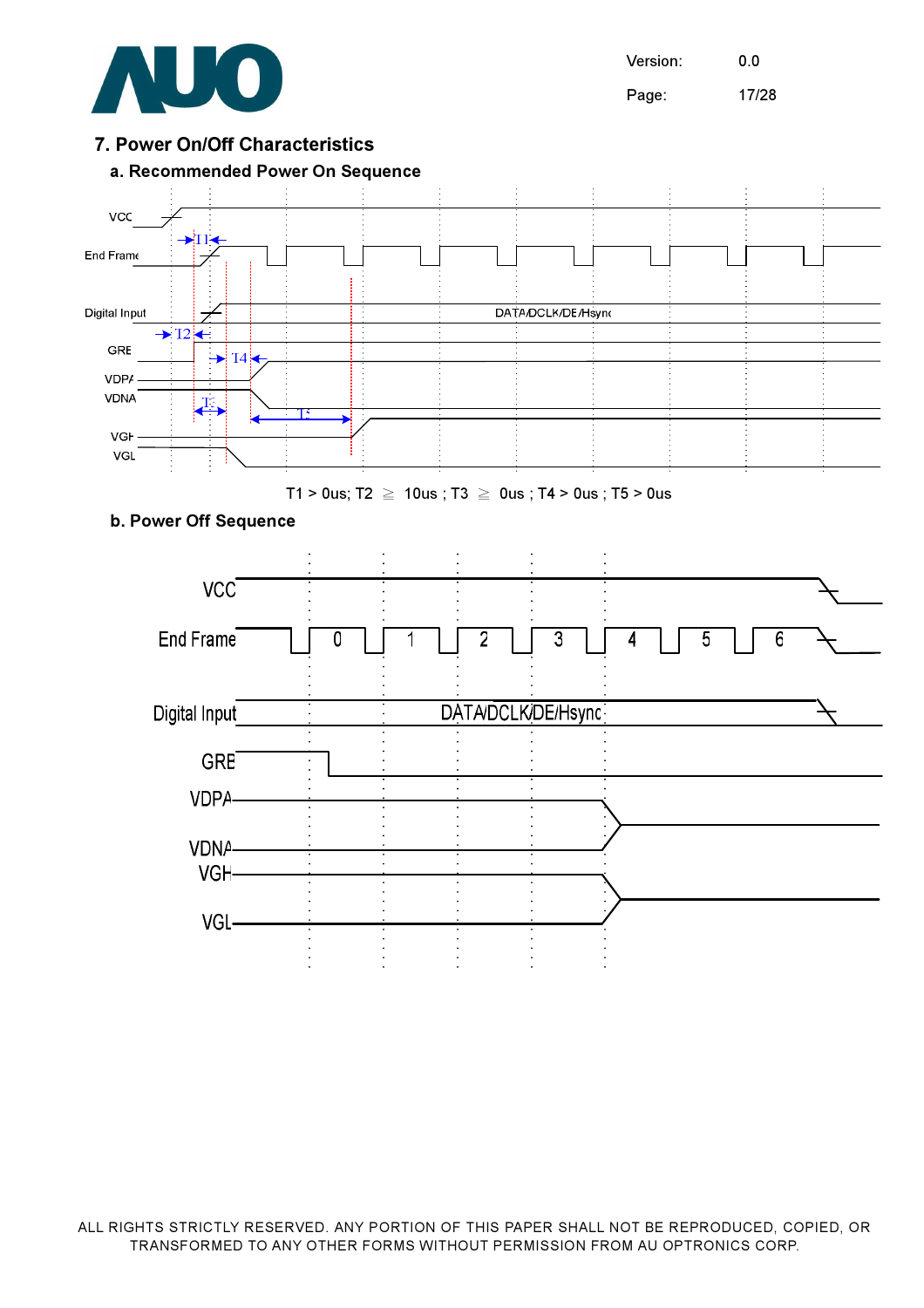

# D. Optical Specification

All optical specification is measured under typical condition (Note 1, 2)

| Item                 |               | <b>Symbol</b> | <b>Condition</b>     | Min. | Typ. | Max. | <b>Unit</b> | <b>Remark</b> |
|----------------------|---------------|---------------|----------------------|------|------|------|-------------|---------------|
| <b>Response Time</b> |               |               |                      |      |      |      |             |               |
| <b>Rise</b>          |               | Tr            | $\theta = 0^{\circ}$ | --   | 12   | 24   | ms          | Note 1        |
| Fall                 |               | Tf            |                      | --   | 18   | 36   | ms          |               |
| Contrast ratio       |               | <b>CR</b>     | At optimized         | 400  | 500  | --   |             | Note 2        |
|                      |               |               | viewing angle        |      |      |      |             |               |
|                      | Top           |               |                      | 40   | 60   |      |             |               |
|                      | <b>Bottom</b> |               | $CR \ge 10$          | 50   | 65   |      |             | Note 3        |
| <b>Viewing Angle</b> | Left          |               |                      |      | 70   |      | deg.        |               |
|                      |               |               |                      | 60   | 70   |      |             |               |
|                      | Right         |               |                      | 60   |      |      |             |               |
| Transmission         |               | $Y_L$         | $\theta = 0^{\circ}$ | 4.50 | 4.88 |      | %           |               |

Note 1: Definition of response time:

 The output signals of photo detector are measured when the input signals are changed from "black" to "white"(falling time) and from "white" to "black"(rising time), respectively. The response time is defined as the time interval between the 10% and 90% of amplitudes. Refer to figure as below.



Note 2.Definition of contrast ratio:

Contrast ratio is calculated with the following formula.

Photo detector output when LCD is at "Black" status Contrast ratio  $(CR) = \frac{\text{Photo detector output when LCD is at "White" status}}{\text{Total Area}}$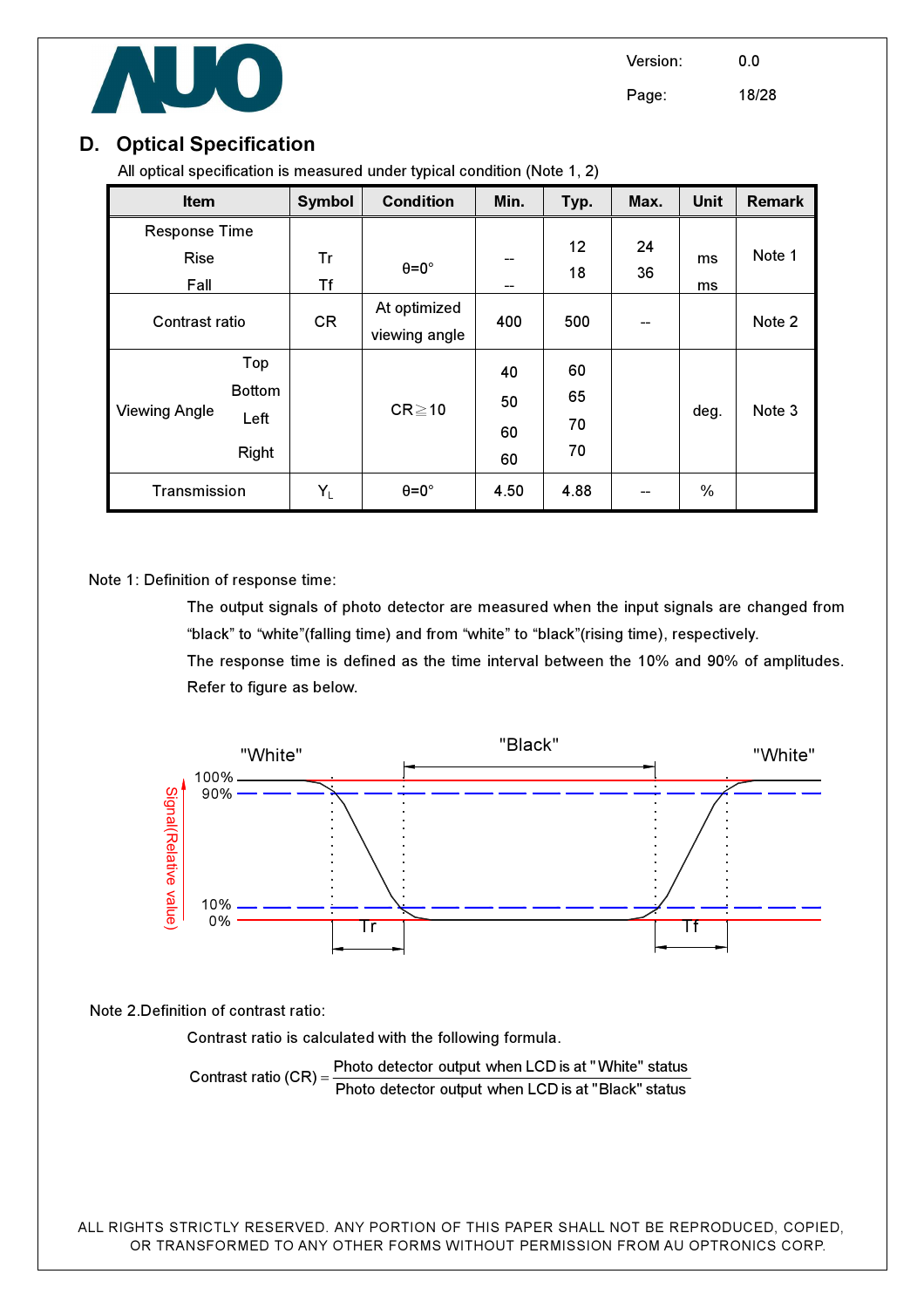

Note 3. Definition of viewing angle,  $\theta$ , Refer to figure as below.

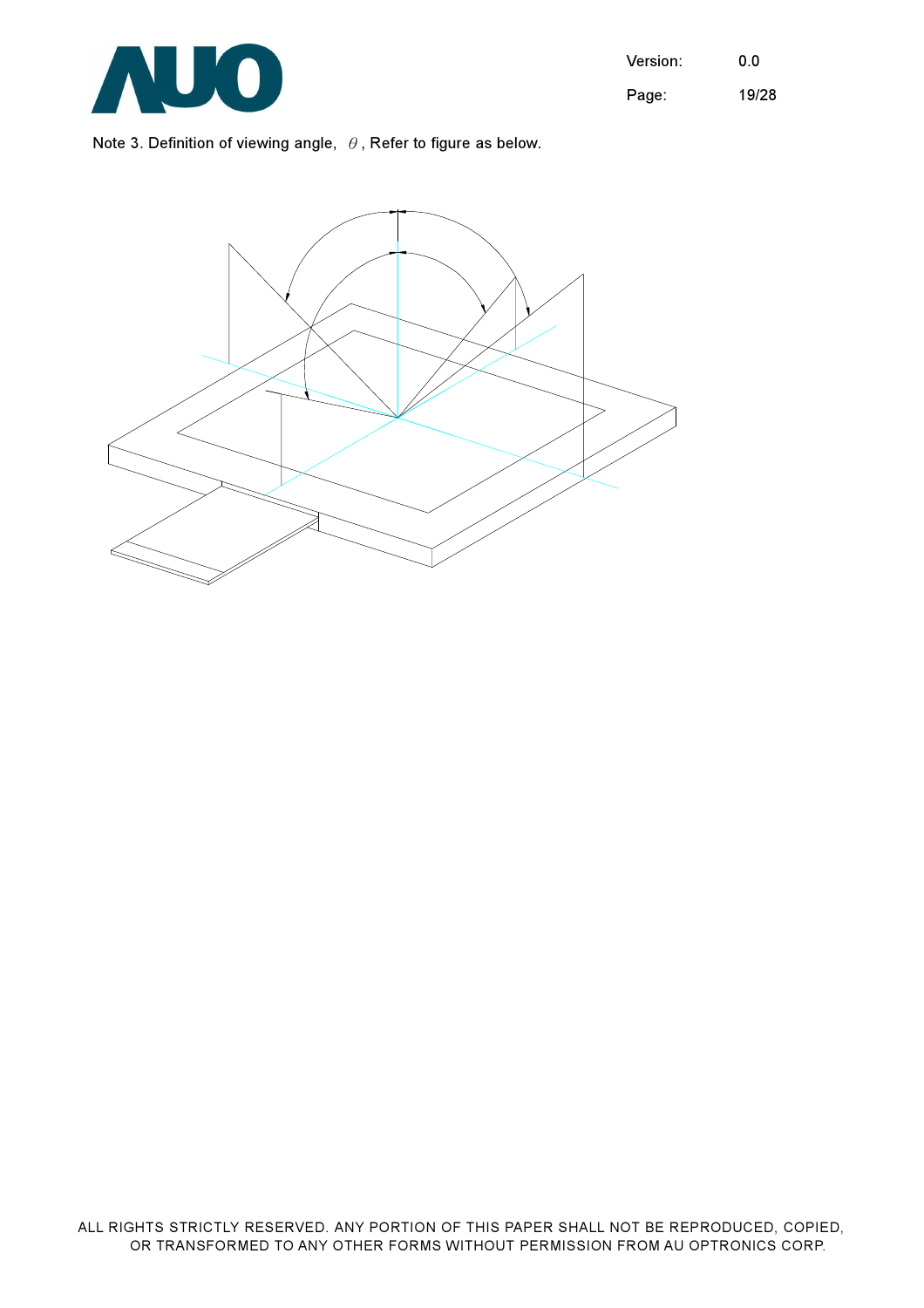

Version: 0.0 Page: 20/28

# E. Reliability Test Items

| No.            | <b>Test</b> items                  | <b>Conditions</b>                             | <b>Remark</b> |               |
|----------------|------------------------------------|-----------------------------------------------|---------------|---------------|
| 1              | <b>High Temperature Storage</b>    | Ta= $70$<br>240Hrs                            |               |               |
| $\overline{2}$ | Low Temperature Storage            | Та= -30⊓.                                     | $240$ Hrs     |               |
| 3              | <b>High Ttemperature Operation</b> | $Tp = 60$                                     | 240Hrs        |               |
| 4              | Low Temperature Operation          | Ta= -10 $\Box$                                | 240Hrs        |               |
| 5              | High Temperature & High Humidity   | Tp= 50□ 80% RH                                | 240Hrs        | Operation     |
| 6              | <b>Heat Shock</b>                  | -10⊟~60⊟, 100 cycle,                          | 1Hrs/cycle    | Non-operation |
| 7              | Vibration (With Carton)            | Random vibration:<br>0.015G2/Hz from 5~200Hz  |               | IEC 68-34     |
| 8              | Drop (With Carton)                 | Height: 60cm<br>1 corner, 3 edges, 6 surfaces |               |               |

Note 1: Ta: Ambient Temperature. Tp: Panel Surface Temperature

Note 2: In the standard conditions, there is not display function NG issue occurred. All the cosmetic specification is judged before the reliability stress.

Note 3: All the cosmetic specification is judged before the reliability stress.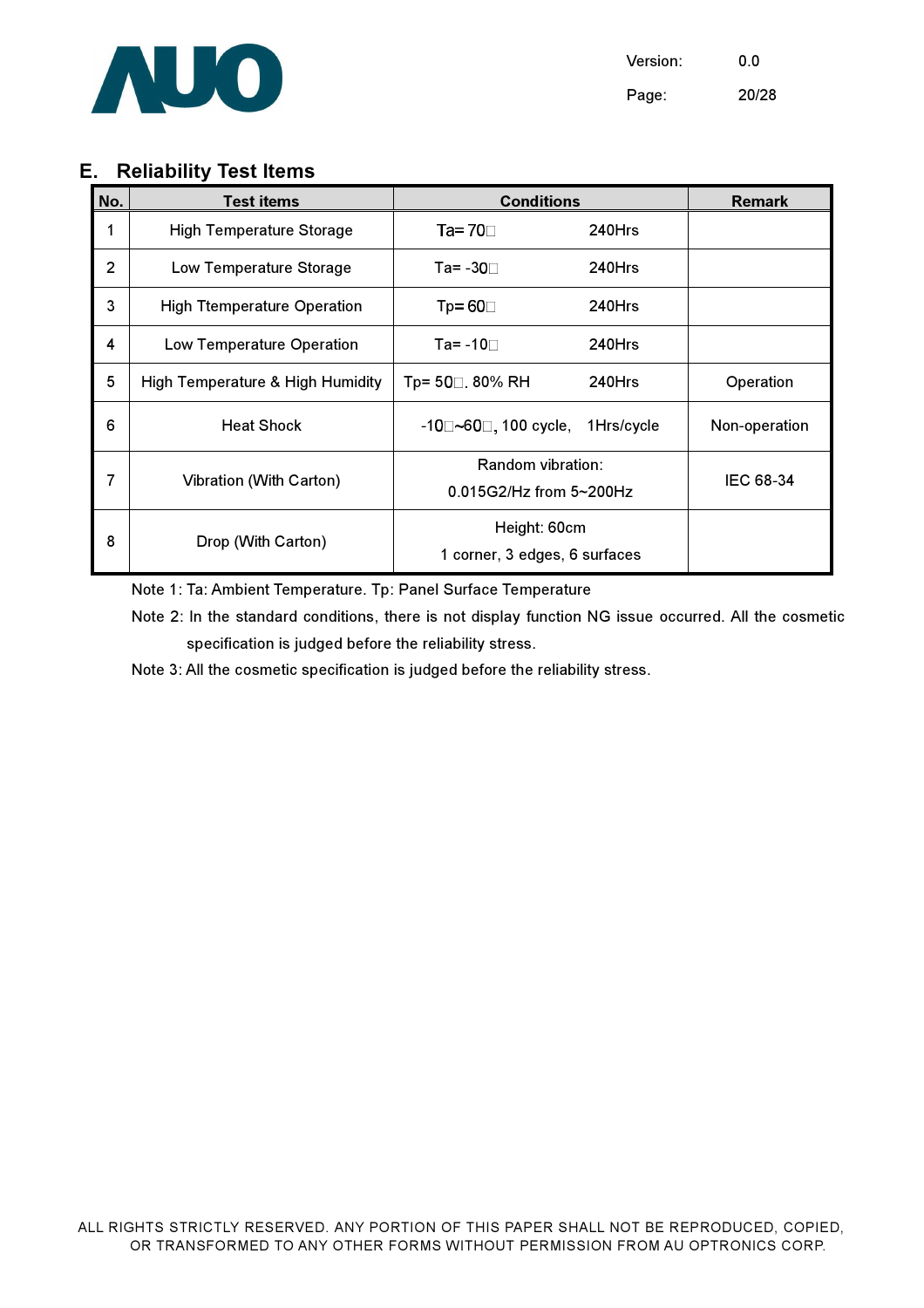

Version: 0.0 Page: 21/28

# F. Packing and Marking

# 1. Packing Form

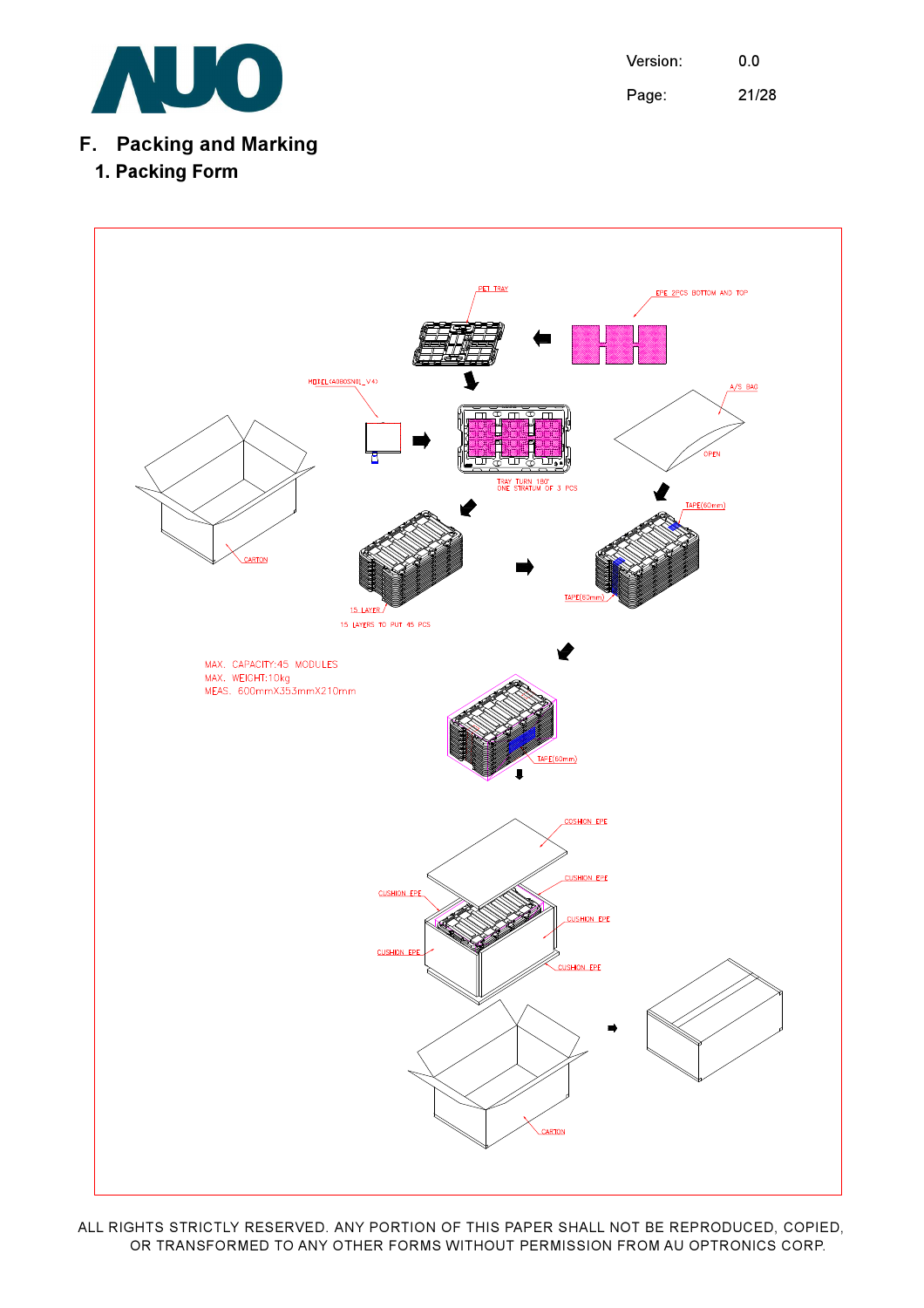

Version: 0.0 Page: 22/28

#### 2. Module/Panel Label Information

The module/panel (collectively called as the "Product") will be attached with a label of Shipping Number which represents the identification of the Product at a specific location. Refer to the Product outline drawing for detailed location and size of the label. The label is composed of a 22-digit serial number and printed with code 39/128 with the following definition:

# **ABCDEFGHIJKLMNOPQRSTUV**

--<br>For internal system usage and production serial numbers. -AUO Module or Panel factory code, represents the final production factory to complete the Product =Product version code, ranging from 0~9 or A~Z (for Version after 9). -Week Code, the production week when the product is finished at its production process.

#### 3. Carton Label Information

The packing carton will be attached with a carton label where packing Q'ty, AUO Model Name, AUO Part Number, Customer Part Number (Optional) and a series of Carton Number in 13 or 14 digits are printed. The Carton Number is apparing in the following format:

#### ABC-DEFG-HIJK-LMN

DEFG appear after first "-" represents the packing date of the carton Date from 01 to 31

L Month, ranging from 1∼9, A∼C. A for Oct, B for Nov and C for Dec.

A.D. year, ranging from 1~9 and 0. The single digit code reprents the last number of the year

Refer to the drawing of packing format for the location and size of the carton label.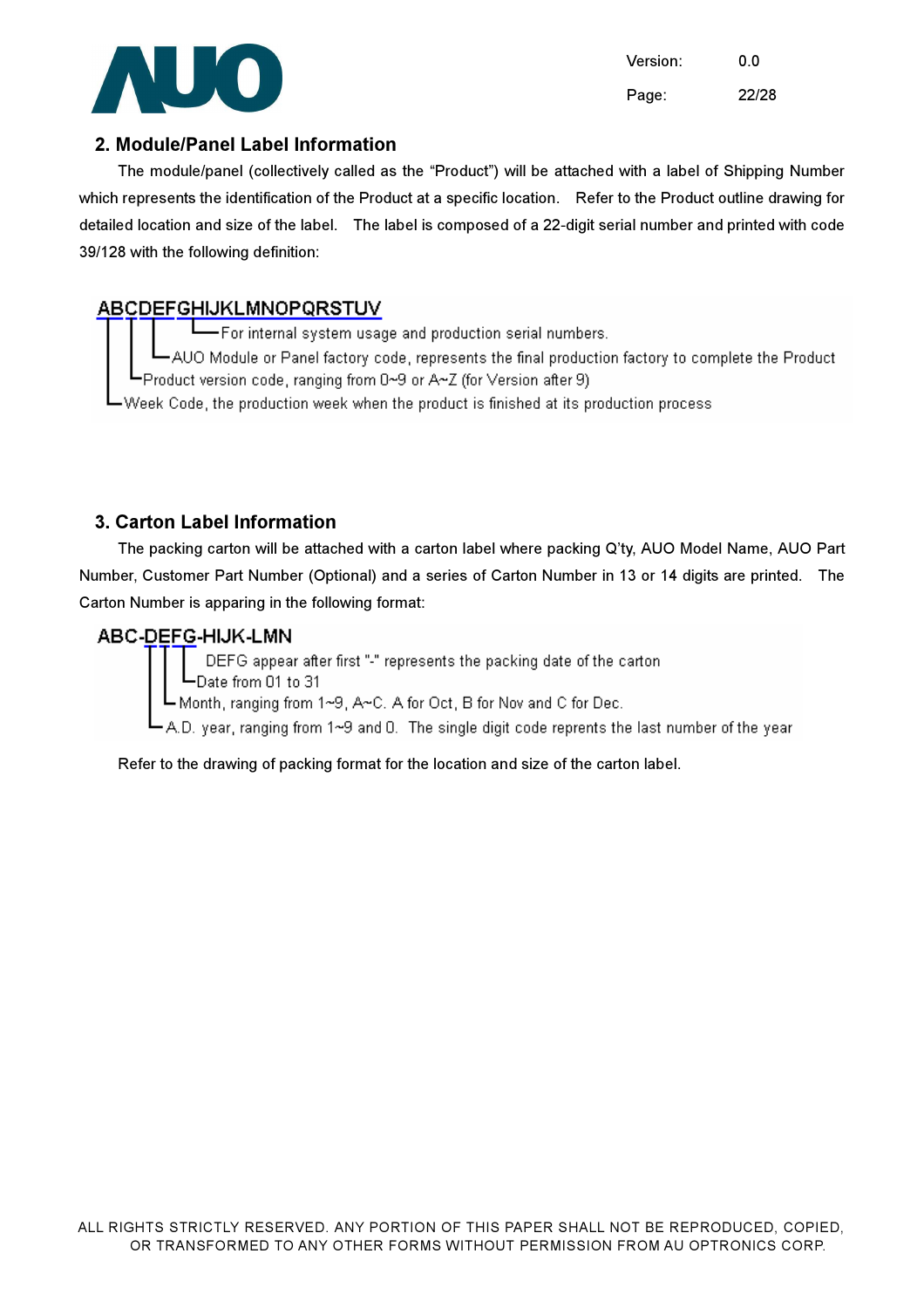

Version: 0.0 Page: 23/28

# G. Application Note



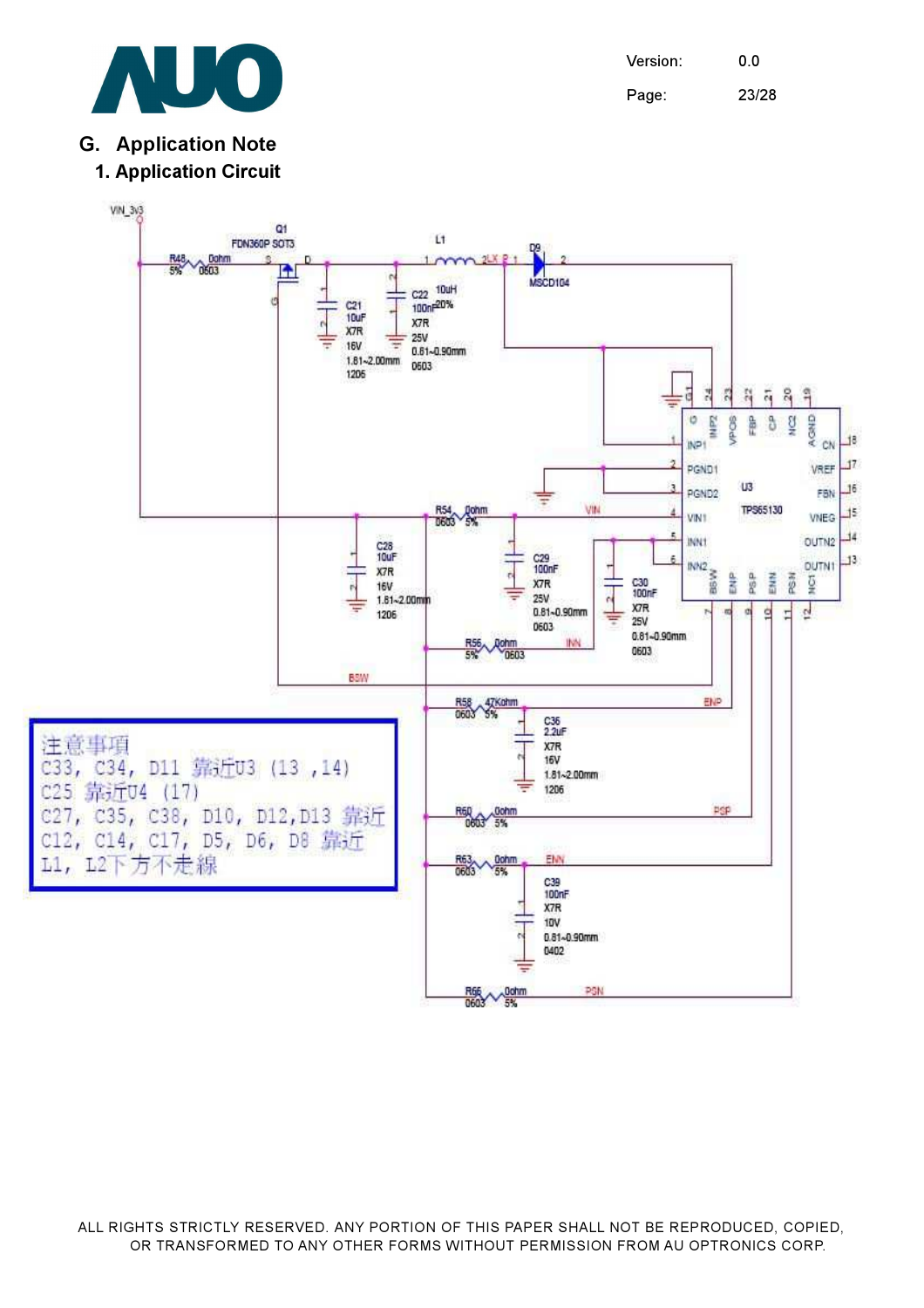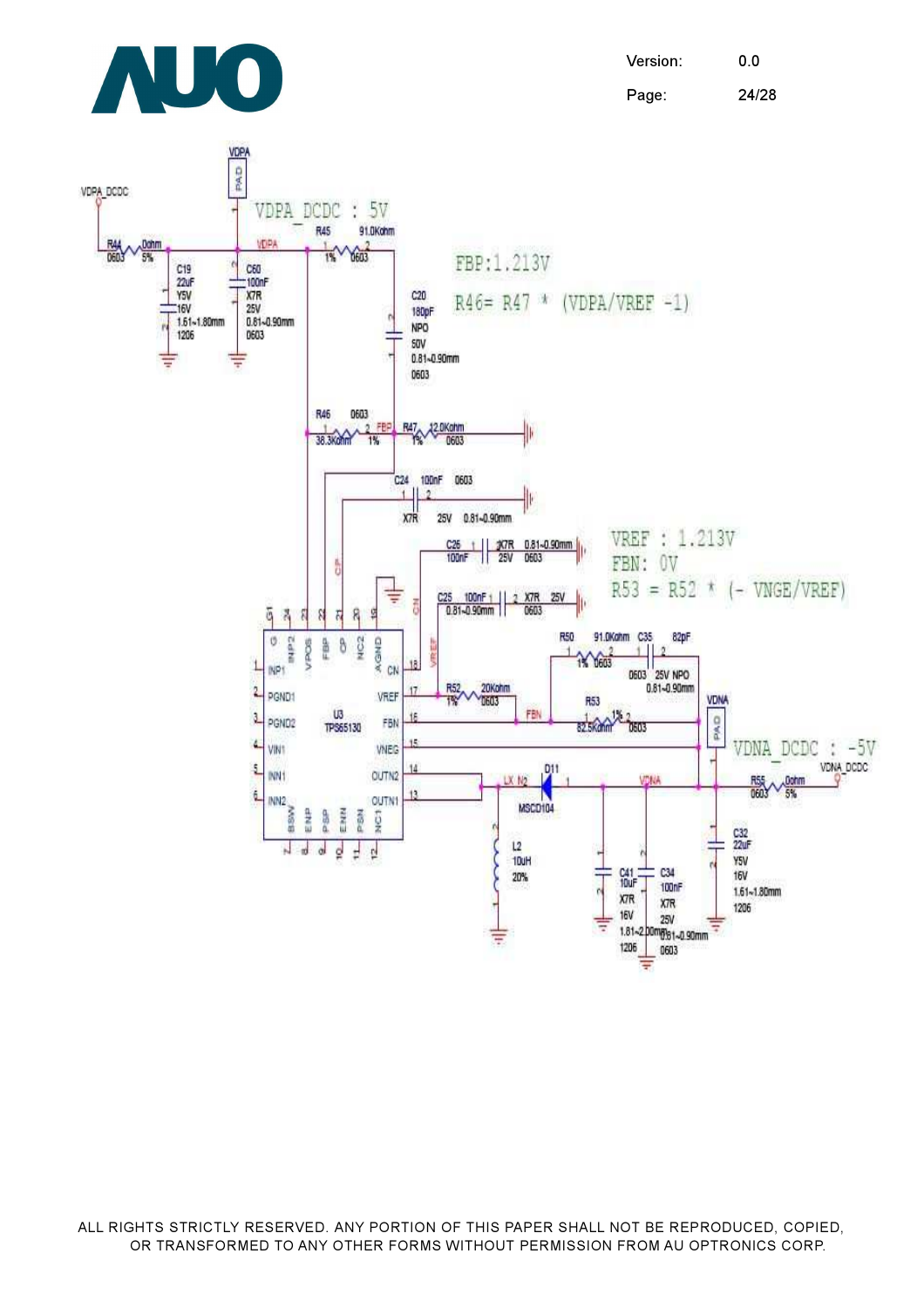

Version: 0.0 Page: 25/28

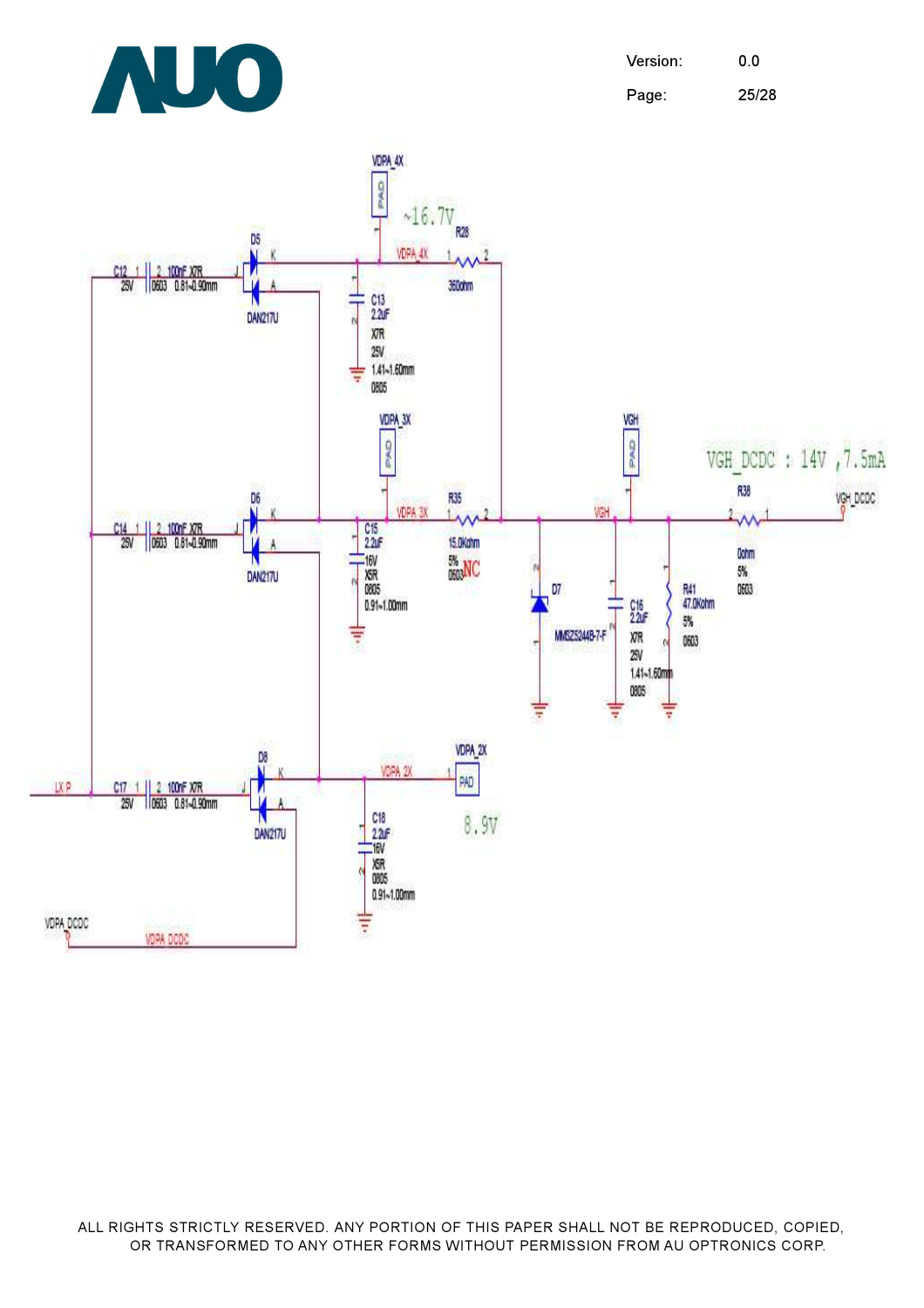Version: 0.0 Page: 26/28



AUO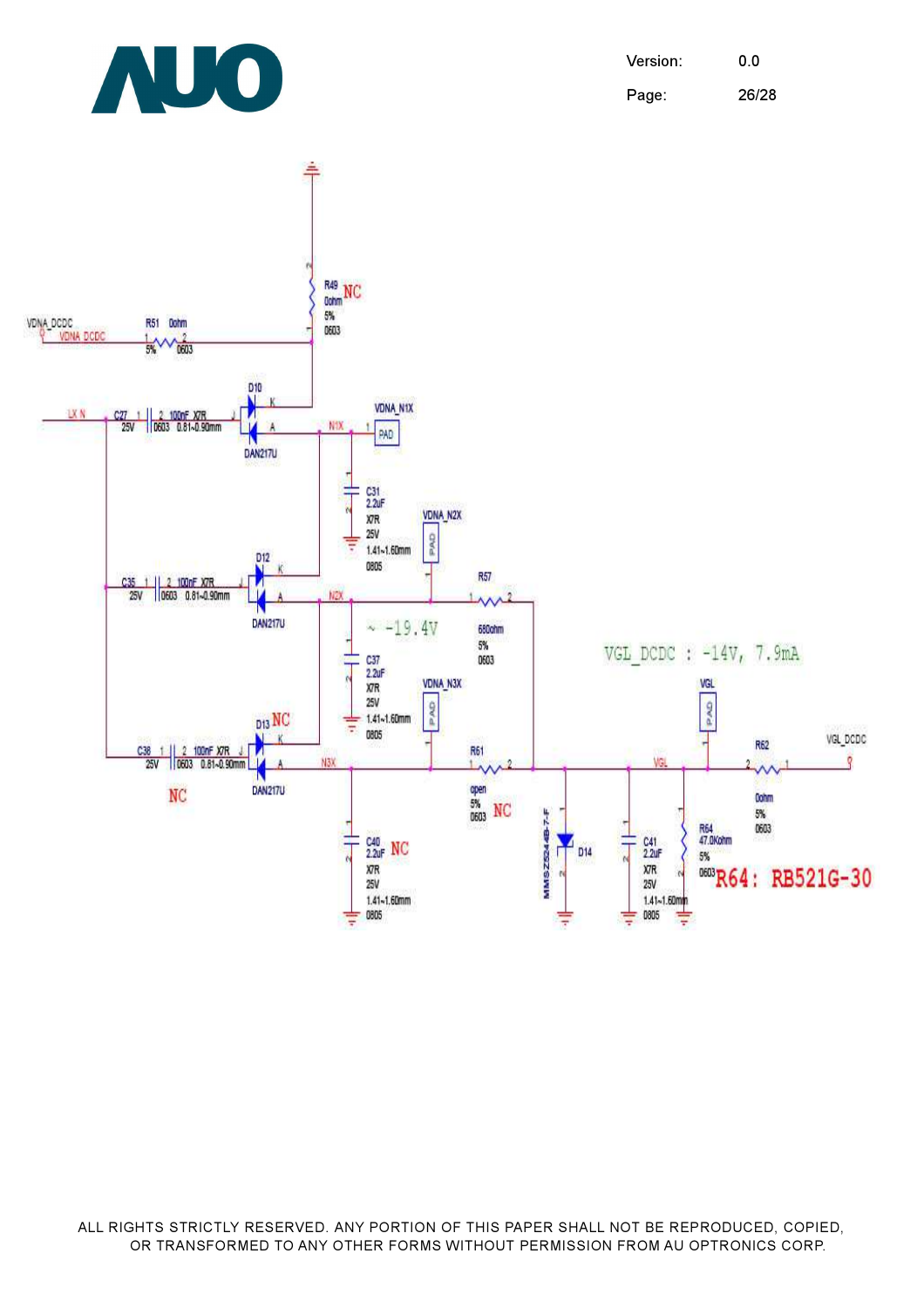Version: 0.0 Page: 27/28